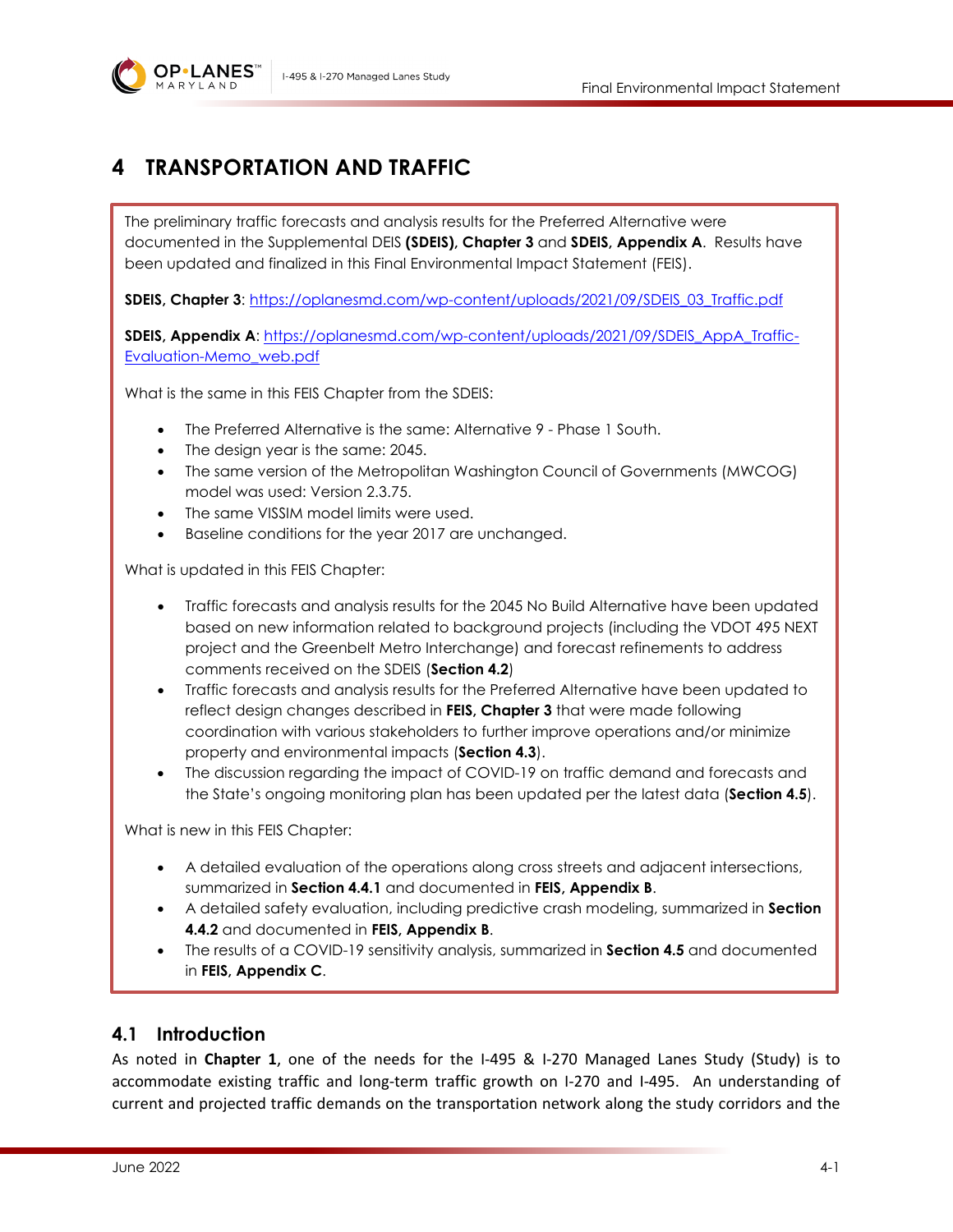

surrounding area is essential to properly evaluate how each of the Build Alternatives would address these traffic challenges. The DEIS and its appendices presented results from the traffic operational analyses conducted for the 2040 No Build Alternative and eight (8) Build Alternatives (Alternative 5, Alternative 8, Alternative 9, Alternative 9M, Alternative 10, Alternative 13B, Alternative 13C, and the MD 200 Diversion Alternative). The SDEIS and its appendices presented the draft results from the traffic operational analyses conducted for the 2045 No Build condition and the Preferred Alternative: Alternative 9 - Phase 1 South. This chapter presents updated and finalized results for the 2045 No Build Alternative and Preferred Alternative, summarizes the results of a detailed safety evaluation, and presents the findings from a sensitivity analysis evaluating potential long-term travel impacts related to the ongoing COVID-19 pandemic. For additional details on each of these topics, refer to the *Final Traffic Analysis Technical Report* in **FEIS, Appendix A**, the *MDOT SHA's Draft Application for Interstate Access Point Approval (IAPA) Report* in **FEIS, Appendix B**, and the *Final COVID-19 Travel Analysis and Monitoring Plan* in **FEIS, Appendix C**.

### **4.1.1 Traffic Analysis Data Collection and Modeling Methodology**

Baseline conditions were established at the beginning of the Study reflecting year 2017 conditions. The baseline traffic data and existing calibrated models are unchanged from the DEIS. The DEIS assumed a design year of 2040. In the SDEIS and this FEIS, an updated design year of 2045 was used. Refer to paragraph 1 below and **Section [4.1.3](#page-2-0)** for additional details regarding why the design year was updated, as planned. Detailed traffic operational analyses were performed to evaluate the Preferred Alternative's ability to meet the Study's Purpose and Need based on year 2045 conditions. Similar to the DEIS and SDEIS, the evaluation methodology for the FEIS included a three-step process:

- 1. First, a regional forecasting model was developed for the No Build Alternative and Preferred Alternative using the MWCOG model, which is the model regularly used by MDOT SHA and other transportation agencies to evaluate projects in the Washington, DC metro area. For the SDEIS, MDOT SHA used an updated version of the MWCOG model, Version 2.3.75, which was released in Fall 2018. The DEIS used an earlier version of the MWCOG model, Version 2.3.71. There are three primary differences between the model versions. First, land use data was updated as part of MWCOG's regularly updated population, household, and employment cooperative forecasts from Round 9.0 to Round 9.1. Second, the transportation network was updated with new projects per the latest Constrained Long-Range Plan (CLRP), approved in 2018. Finally, these forecasts were performed at five-year intervals out to the year 2045, which allowed MDOT SHA to extend the design year to 2045 for analysis in the SDEIS. The FEIS used the same MWCOG model version as the SDEIS (Version 2.3.75).
- 2. Next, the outputs from the MWCOG model were imported into a VISSIM model to develop traffic volume projections for the design year of 2045 for each roadway segment and ramp movement within the study limits during the peak periods for the No Build Alternative and Preferred Alternative. These peak hour forecasts were updated for the FEIS based on new information related to background projects and to account for design changes to the Preferred Alternative that were made following coordination with various stakeholders to further improve operations and/or minimize property and environmental impacts following the SDEIS. Forecasts were also refined in response to comments received from the public and agencies on the SDEIS.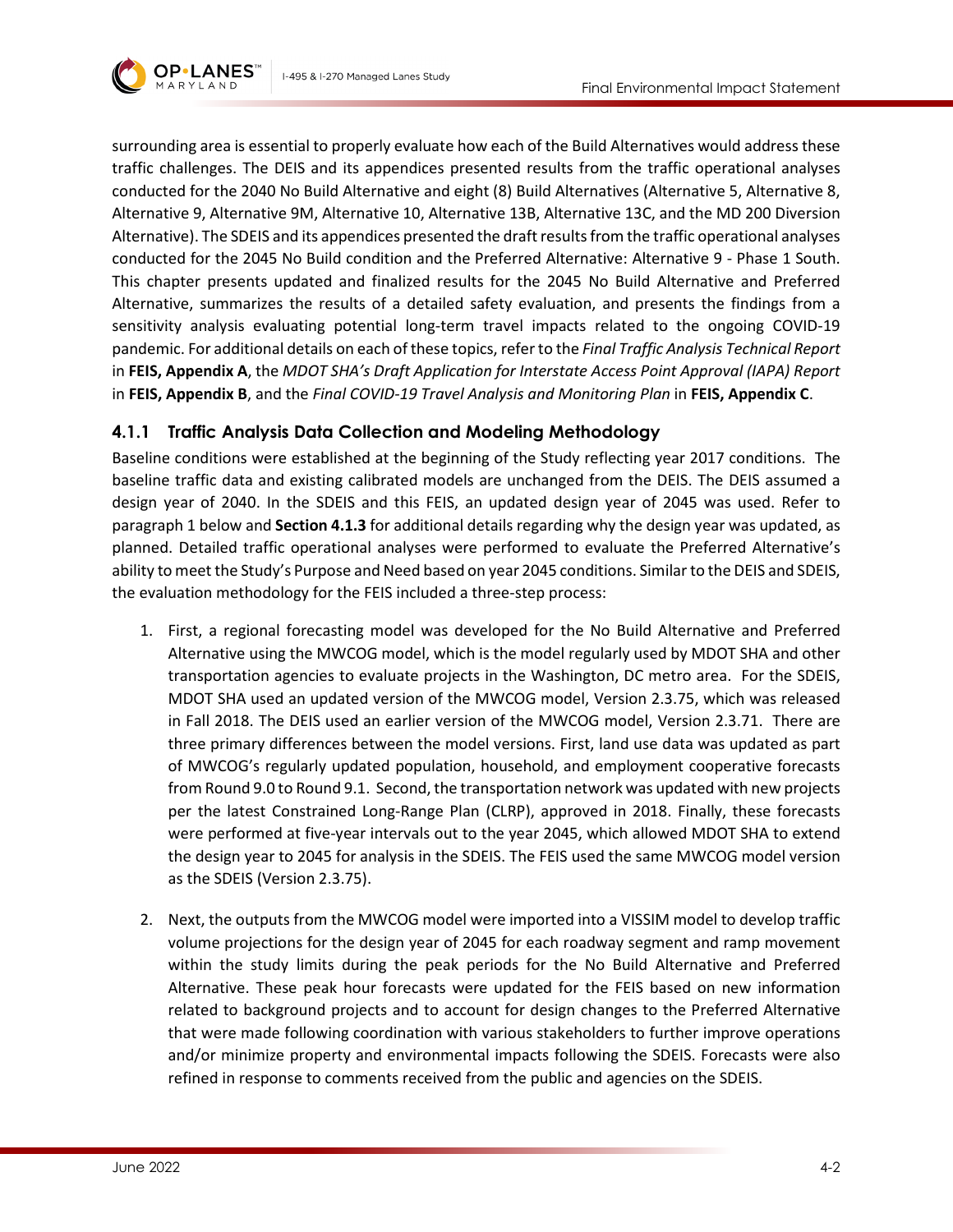

3. Finally, traffic simulation models were developed for the 2045 No Build Alternative and 2045 Preferred Alternative using VISSIM software to determine the projected operational performance in several key metrics during the AM peak period (6AM to 10AM) and the PM peak period (3PM to 7PM). The metrics were selected to evaluate the effectiveness of each of the Build Alternatives to efficiently move people through the region and to provide benefits to the transportation system. The metrics used in this FEIS were the same used to evaluate the other Build Alternatives in the DEIS and the SDEIS: speed, delay, travel time, level of service (LOS), throughput, and local network impacts.

### **4.1.2 Traffic Analysis Area**

The traffic analysis area for the FEIS extended beyond the study limits to capture upstream and downstream effects. Evaluation of the Preferred Alternative in the FEIS used the same limits for the VISSIM simulation models as in the DEIS and the SDEIS, as shown in **[Figure 4-1](#page-3-0)** and listed below:

- I-495 from VA 193 in Virginia across the American Legion Bridge (ALB) and through the state of Maryland to the Woodrow Wilson Bridge
- I-270 from the I-70 ramp merges to I-495, including the East and West Spurs

Additionally, the updated version of the MWCOG model used to develop 2045 volume projections for the SDEIS and this FEIS covered the same area as the previous version for the DEIS: the entire National Capital Region of surrounding roadways in 22 jurisdictions, including Montgomery County, Prince George's County, and Frederick County in Maryland, as well as Arlington County and Fairfax County in Virginia, and the District of Columbia.

### <span id="page-2-0"></span>**4.1.3 Traffic Modeling Assumptions**

The following summarizes the assumptions applied to the traffic modeling results presented in this FEIS, including discussion of the design year, background projects, managed lane design elements, tolling, and new technologies, such as connected and autonomous vehicles (CAV).

### **A. Design Year**

The DEIS used a 2040 design year to evaluate the No Build and Build Alternatives. MDOT SHA assumed the design year 2040 for all traffic analysis in the DEIS because at the time the Study began, that was the latest approved regional forecasting model from MWCOG. The 2040 forecasts were used to compare alternatives and determine which alternatives would be expected to provide the best operational benefit to meet the Study's Purpose and Need. A new version of the MWCOG model was approved and released in October 2018 that projected traffic demand out to the year 2045. The DEIS included a sensitivity analysis comparing the 2040 forecasts to the 2045 forecasts (refer to *Appendix J* of the *Traffic Analysis Technical Report* in **DEIS, Appendix C**,) and a commitment to include updated 2045 operational analyses for the Preferred Alternative to evaluate how that alternative would meet the Purpose and Need based on the latest MWCOG model. Therefore, the SDEIS assumed a design year 2045 for the No Build Alternative and Preferred Alternative. That assumption (i.e., a design year of 2045) was carried forward in this FEIS.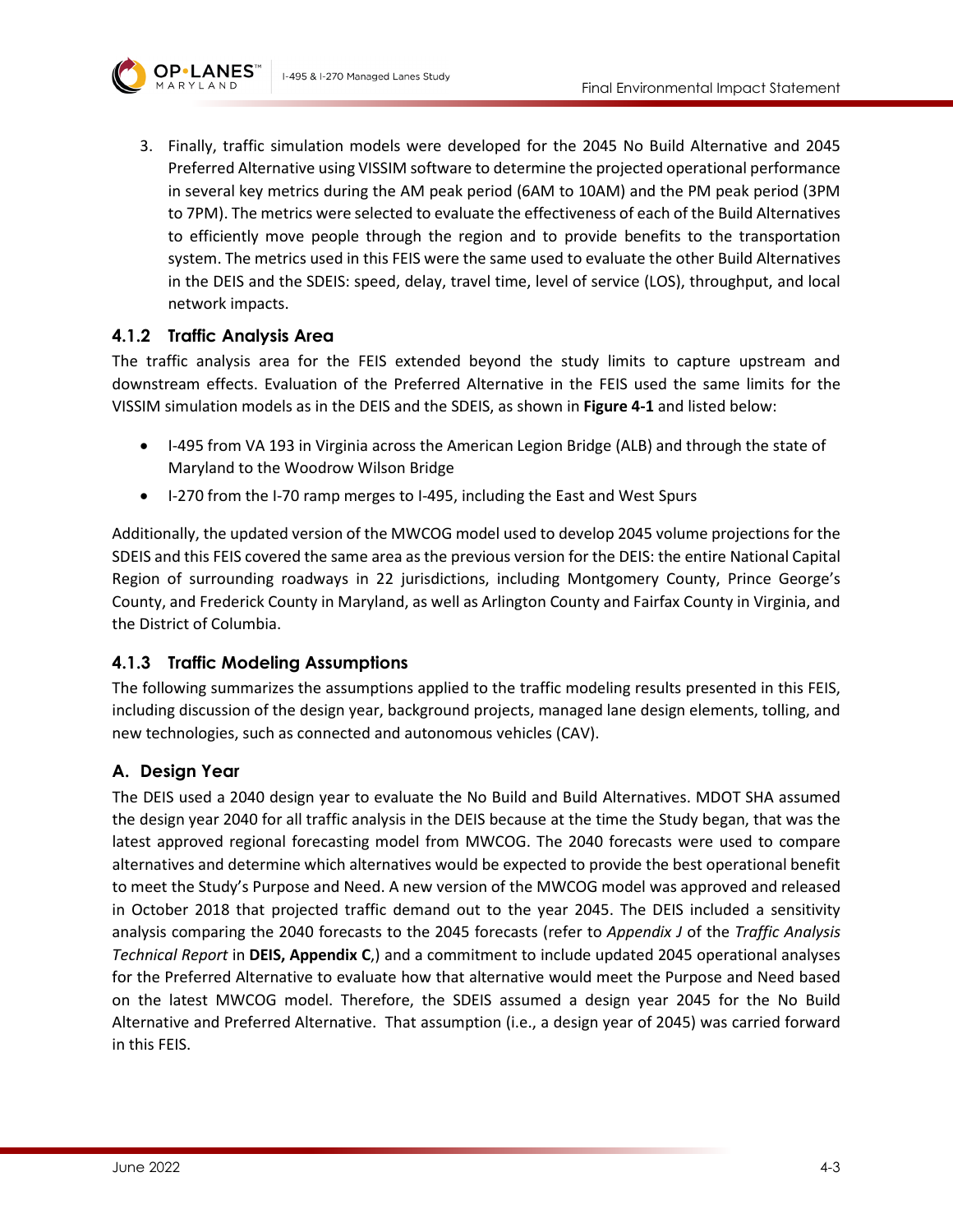



<span id="page-3-0"></span>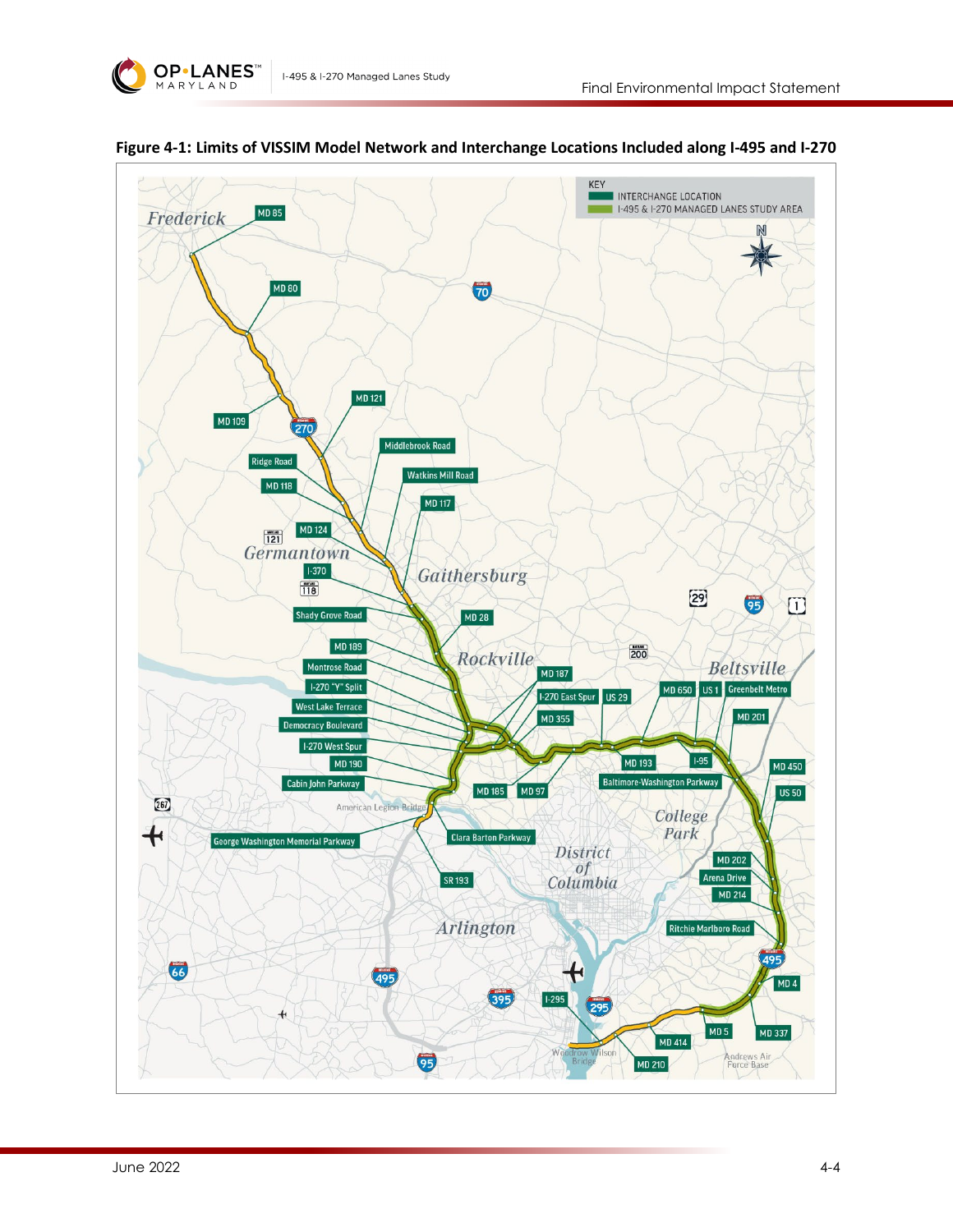

#### **B. Background Roadway Projects**

The analysis for the 2045 design year assumed completion of several background projects included in the region's CLRP. The impacts of these background projects were assumed as part of the baseline conditions for the design year 2045 No Build Alternative and the 2045 Preferred Alternative. The following roadway projects of regional significance within the study limits were not in the baseline (year 2017) model but were assumed to be in place in the year 2040 in the DEIS and are also assumed to be in place in the year 2045 for the purposes of this FEIS, as described on the following page.

- I-270 Innovative Congestion Management (ICM) Improvements
- Virginia Department of Transportation (VDOT) I-495 Express Lanes Northern Extension (495 NEXT)
- I-270 at Watkins Mill Road Interchange (open to traffic in June 2020)
- Greenbelt Metro Station Access Improvements
- MD 97 Montgomery Hills Project
- MD 185 Salt Barn (completed in 2020)

The I-270 ICM Project involves a series of spot improvements and traffic management strategies to improve operations and safety along the I-270 corridor. The goal of the ICM Project is to address existing and short-term needs along the I-270 corridor. Construction of the ICM improvements is ongoing and is expected to be completed in 2022. The I-495 & I-270 Managed Lanes Study has been designed to be compatible with the improvements implemented under the I-270 ICM Project. Elements of the ICM improvements will be maintained following construction of the Preferred Alternative, including ramp metering, auxiliary lane improvements in multiple locations along both directions of I-270 south of I-370, and all improvements north of I-370. Elements that will not be maintained involve changes to the auxiliary lanes associated with the existing C-D Road, which will be removed as part of the Preferred Alternative.

The 495 NEXT project involves an extension of the existing I-495 Express Lanes system in Virginia to the ALB. MDOT SHA has been coordinating with VDOT throughout the project to ensure consistency and compatibility of both projects. The forecasts and designs of the 495 NEXT project have been updated in this FEIS to reflect the latest proposed design based on this coordination.

Construction of the Watkins Mill Interchange has been completed and the project was opened to traffic in June 2020. The 2045 No Build and 2045 Preferred Alternative models both include this project.

The Greenbelt Metro Station Access Improvements project is an MDOT SHA proposed project to convert the existing partial interchange between I-495 and the Greenbelt Metro Station into a full movement interchange. This project is currently in the planning stage. Forecasts for this project have been updated in this FEIS to reflect the latest planning efforts.

The MD 97 Montgomery Hills project is an MDOT SHA proposed project to improve pedestrian and bicycle connectivity and mobility along MD 97 in the vicinity of the I-495 interchange, while balancing traffic operations. This project is currently in the design stage. The latest forecasts and designs of this project are reflected in this FEIS.

Construction of a Salt Barn along the ramp from the I-495 Outer Loop to MD 185 was completed in 2020. The 2045 No Build and 2045 Preferred Alternative models both include this project. For additional details regarding these background projects, refer to *Final Traffic Analysis Technical Report* in **FEIS, Appendix A**.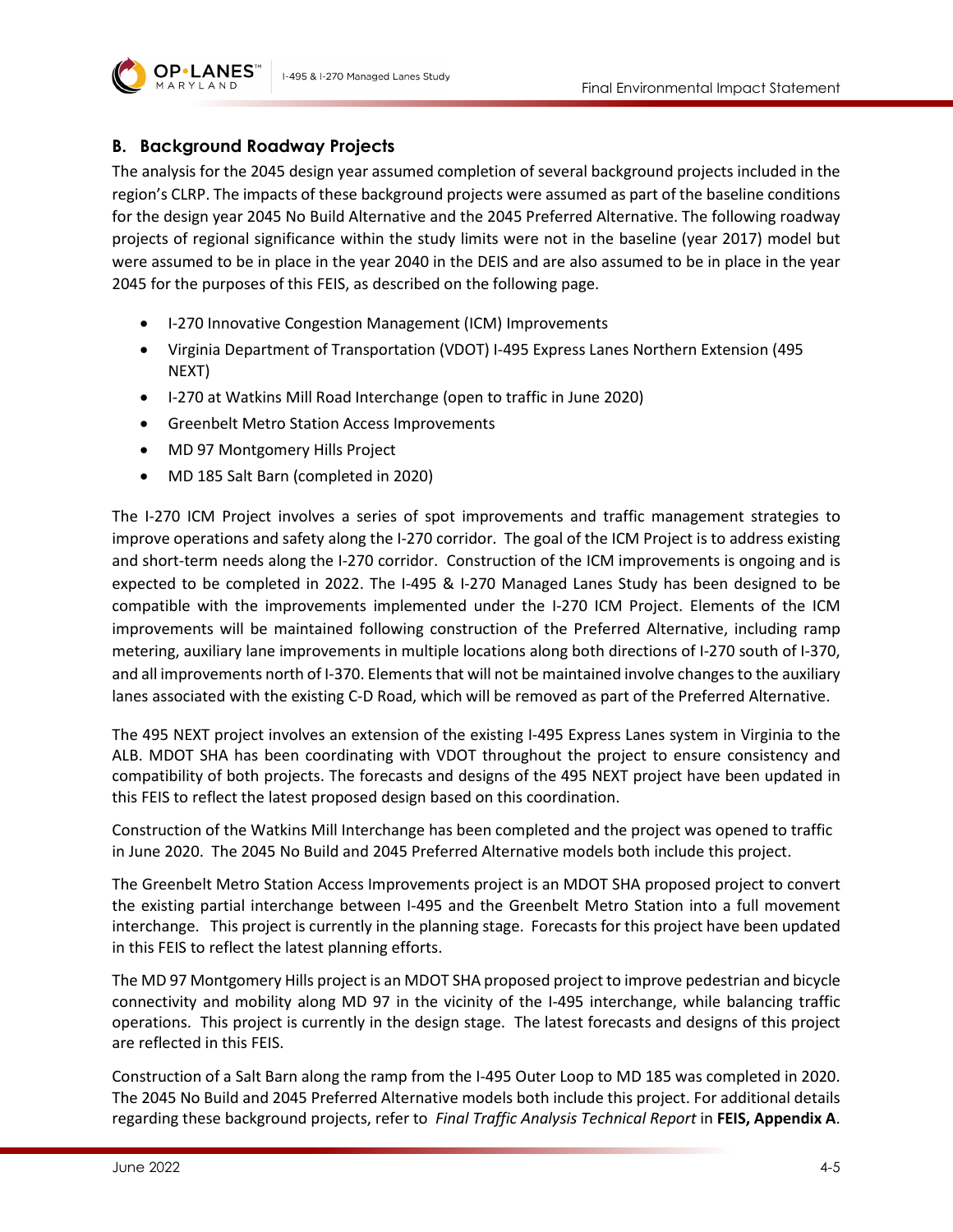



## **C. Background Transit Projects**

Additionally, the benefits of the following proposed transit projects on the traffic demands for the roadway network within the study corridors were accounted for in both the 2040 and 2045 modeling:

- Purple Line Light Rail
- Corridor Cities Transitway
- US 29 Bus Rapid Transit (BRT)
- Randolph Road BRT
- North Bethesda Transitway

The updated 2045 MWCOG model also includes the following additional transit projects that are part of Montgomery County's Rapid Transit System that were not included in the 2040 model:

- MD 355 BRT
- Veirs Mill Road BRT
- New Hampshire Avenue BRT

Potential roadway or transit improvements on I-270 from north of I-370 to I-70 were not included as part of this Study, as alternatives for that phase of I-270 will be developed as part of a separate National Environmental Policy Act (NEPA) process [\(https://oplanesmd.com/i270-environmental/\)](https://oplanesmd.com/i270-environmental/).

### **D. Managed Lanes Design**

Each of the Build Alternatives evaluated as part of the traffic analysis for the DEIS, and the Preferred Alternative evaluated in the SDEIS and this FEIS, included managed lanes. The managed lanes were assumed to be buffer-separated with a physical delineation using flexible delineators from the adjacent general purpose lanes. Access would be provided via grade separated direct connections at interchanges or via at-grade exchange ramps at key locations, as described below.

### **E. Direct Access Locations**

The direct access locations have evolved throughout the Study based on input from the stakeholders and design modifications to avoid or minimize impacts to sensitive resources, while still meeting the Purpose and Need. The operational analysis results presented in this FEIS assume direct access would be provided at the following locations, consistent with the latest design for the Preferred Alternative. For more information on direct access locations, see **Chapter 3, Section 3.1.3**, and **Figure 3-3**.

- Three (3) interchanges on I-495:
	- o George Washington Memorial Parkway
	- o Cabin John Parkway / MD 190
	- o I-270 west spur
- A set of exchange ramps between Maryland and Virginia:
	- $\circ$  Outer loop exchange ramp from Maryland high-occupancy toll (HOT) managed lanes to Virginia general purpose lanes south of the ALB
	- $\circ$  Inner loop exchange ramp from Virginia general purpose lanes to Maryland HOT managed lanes south of ALB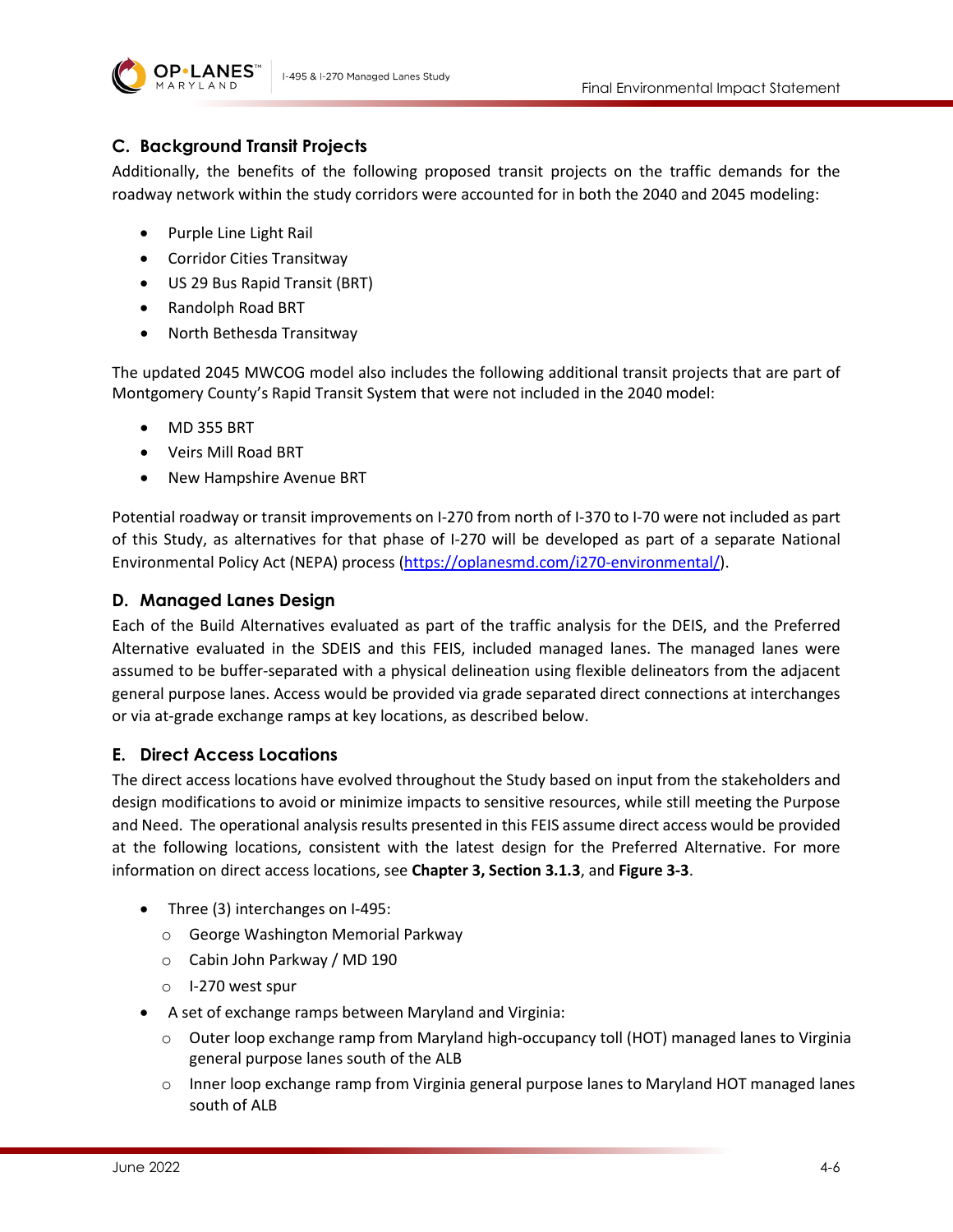

- A set of exchange ramps on the West Spur of I-270 providing ingress/egress in both directions
- Five (5) interchanges on I-270:
	- o I-495 and I-270 Y-split on the west spur
	- o Westlake Terrace (expanded interchange serving all directions)
	- o Wootton Parkway (new interchange)
	- o Gude Drive (new interchange)
	- o I-370 (to/from the south)

### **F. Tolling**

The Preferred Alternative will include tolling of the HOT managed lanes. The final toll policies and toll rate ranges for the proposed managed lanes have been approved and were defined following Maryland's regulatory requirements as described in **Chapter 3, Section 3.1.9**. The managed lanes would operate under a dynamic tolling approach where the toll rates would change in response to real-time variations in traffic conditions. For the purposes of the analysis in this FEIS, the volume in the managed lanes would be set to maintain a minimum average operating speed of at least 45 miles per hour (mph)<sup>[1](#page-6-0)</sup> and not exceed 1,600 to 1,700 vehicles per hour per lane in the highest demand section of the managed lanes. The remaining portion of demand for each freeway section would be in the general purpose lanes. For *planning purposes only*, the dynamically priced toll rates from the initial MWCOG model runs for use in evaluating the Build Alternatives in the DEIS were retained for use in this FEIS, as shown in the *Final Traffic Analysis Technical Report* in **FEIS, Appendix A**. The dynamic toll rates used by MWCOG for travel demand modeling were developed as "per mile" rates based on an iterative process for each alternative and ranged from \$0.20 to \$1.36 per mile (in 2016 dollars). The iterative process was designed to estimate appropriate toll values to control the volume of traffic using the managed lanes through a combination of volume to capacity ratios and maintaining a minimum operating speed at or near free-flow conditions. The toll rates produced as part of this MWCOG modeling process were developed by MWCOG staff. MDOT SHA did not perform this step for traffic forecasting and traffic analysis purposes, because the estimated toll values for future-year networks were provided by MWCOG when the model was transmitted to MDOT SHA. In November 2021, MDTA approved toll rate ranges for use on the I-495 and I-270 HOT lanes in Maryland

[\(https://mdta.maryland.gov/ALB270TollSetting/TollRateRangeSettingProcessAndApprovedTollRateRanges\)](https://mdta.maryland.gov/ALB270TollSetting/TollRateRangeSettingProcessAndApprovedTollRateRanges).

While it was too late in the process to incorporate those values directly into the modeling and analysis for the FEIS, the assumed MWCOG values are similar and were sufficient for use in planning level activities. Projected volumes in the HOT lanes were refined for this FEIS through post processing efforts, as described in **FEIS, Appendix A**, but the base tolling assumptions from the MWCOG model did not change.

## **G. Connected and Automated Vehicles**

The expected influx of CAVs will impact future traffic operations on all roads in Maryland, including I-495 and I-270, as well as nationwide. MDOT SHA participates in a statewide CAV working group [\(https://mva.maryland.gov/safety/Pages/MarylandCAV.aspx\)](https://mva.maryland.gov/safety/Pages/MarylandCAV.aspx) to stay up to date on the latest research and industry projections. At this time, there are too many unknowns regarding how CAVs could affect

<span id="page-6-0"></span> $1$  If average speeds in managed lanes drop below 45 mph during weekday peak periods 90% of the time over a 180-day period, federal law requires that the public authority with jurisdiction over the facility develop a plan of action toward bringing the facility into compliance (23 USC. 166 (d)(2)(B)).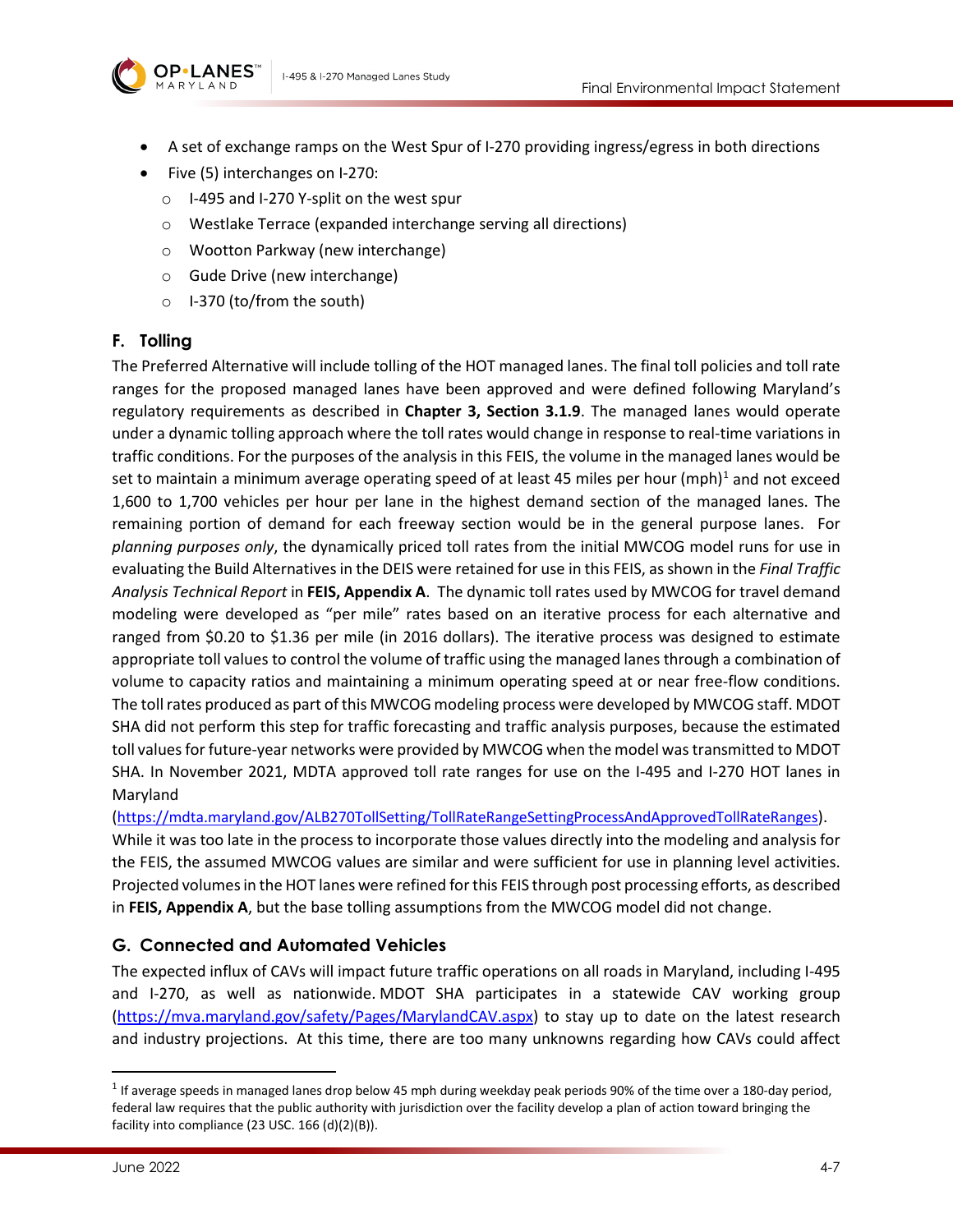

demand and capacity to include CAVs directly in the traffic forecasts. Capacity will likely increase as vehicle spacing decreases, but the magnitude of the capacity increase is difficult to quantify based on the current research. Also, the benefits of more vehicles per lane may be offset by a potential increase in demand on the transportation network for some types of auto trips, including "mobility as a service" trips (people that could call an autonomous vehicle for a solo trip, rather than owning their own car) and "deadhead" trips (trips where the autonomous vehicle is empty, traveling to a parking lot or to the next pickup point). Therefore, the traffic projections for this Study apply traditional forecasting techniques, while being cognizant of the potential future CAV impacts.

# <span id="page-7-0"></span>**4.2 Forecasting**

Forecasts for the Study were developed using the methodologies and assumptions described in Section 4.1 and the *Final Traffic Analysis Technical Report* in **FEIS, Appendix A**. The results are summarized below.

### **4.2.1 Baseline Conditions**

Baseline conditions were developed for the year 2017 and reflect conditions prior to the onset of the COVID-19 pandemic, which began affecting traffic demand and volumes in early 2020. COVID-19 considerations are described later in this chapter in **Sectio[n 4.5](#page-19-0)**. The study limits include many of the most heavily traveled, most congested, and most unreliable roadway segments in Maryland.<sup>[2](#page-7-2)</sup> According to the *2020 Maryland State Highway Mobility Report*, the top four highest volume roadway sections in Maryland based on average daily traffic (ADT) are contained within the study limits. These locations include I-270 from the I-270 Split to MD 117; I-495 from the Virginia State Line to the I-270 West Spur; I-495 from MD 4 to I-95; and I-495 from the I-270 East Spur to I-95. **[Table 4-1](#page-7-1)** shows the baseline existing (year 2017) ADT for each segment within the study area, which reflects total traffic in both directions.

<span id="page-7-1"></span>

| <b>Corridor</b>              | <b>Segment</b>            | <b>Existing Volumes (2017)</b> |
|------------------------------|---------------------------|--------------------------------|
| $1 - 270$                    | I-370 to MD 28            | 226,000                        |
| (both directions)            | MD 28 to I-270 Spur       | 259,000                        |
| $I-495$<br>(both directions) | at American Legion Bridge | 243,000                        |
|                              | MD 190 to I-270 Spur      | 253,000                        |
|                              | Between I-270 Spurs       | 119,000                        |
|                              | MD 355 to I-95            | 235,000                        |
|                              | 1-95 to US 50             | 230,000                        |
|                              | US 50 to MD 214           | 235,000                        |
|                              | MD 214 to MD 4            | 221,000                        |
|                              | MD 4 to MD 5              | 198,000                        |

| Table 4-1: Existing Average Daily Traffic (ADT) |  |  |  |
|-------------------------------------------------|--|--|--|
|-------------------------------------------------|--|--|--|

<span id="page-7-2"></span><sup>2</sup> Segments as defined by *2020 Maryland State Highway Mobility Report*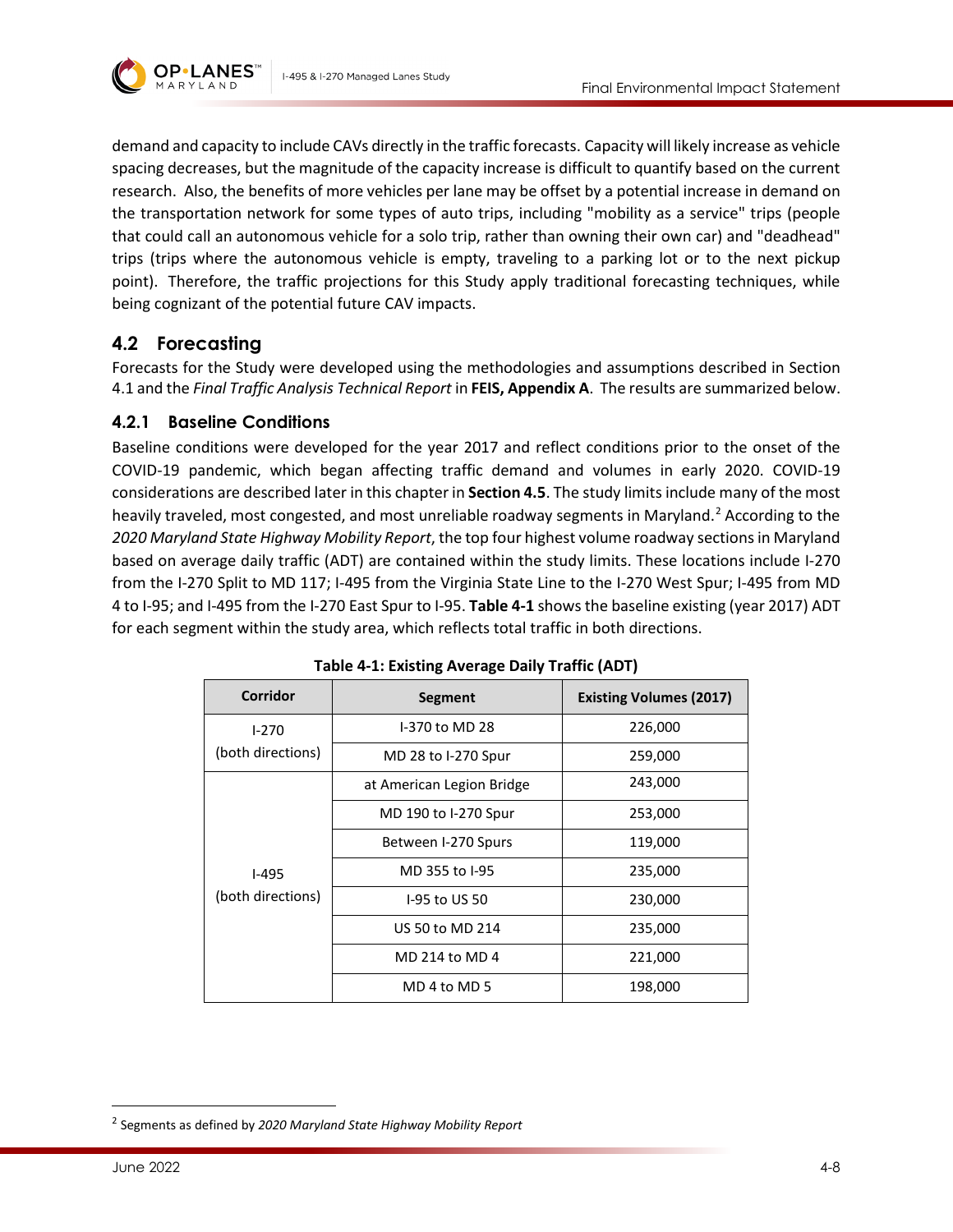

## **4.2.2 2045 Volumes**

Traffic volumes throughout the study corridors are projected to continue to grow over the next 20 to 25 years due to expected increases in population and employment in the Washington, DC metropolitan region. Refer to **Chapter 1, Section 1.3.1**, and **Tables 1-1** and **1-2** for additional details. **[Table 4-2](#page-8-1)** below shows the projected design year 2045 ADT for each segment along I-495 and I-270 within the study limits for the No Build and Preferred Alternative. Despite many segments already operating at or near capacity, daily traffic volumes on I-270 and I-495 are projected to continue to increase between now and the design year 2045 under the No Build condition. Locations that add capacity to I-270 and I-495 under the Preferred Alternative would be projected to see an increase in daily traffic volumes served compared to the No Build Alternative because the freeways would be able to accommodate latent demand that would otherwise use the local roadway network to avoid congestion.

While these forecasts were developed using models that do not specifically include potential long-term impacts of the COVID-19 pandemic on travel behavior, a sensitivity analysis was conducted evaluating several "what if" scenarios, including potential sustained changes in teleworking, eCommerce, and transit use on projected 2045 travel demand and operations, as described in **Section [4.5](#page-19-0)**.

<span id="page-8-1"></span>

| <b>Corridor</b> | Segment                   | <b>No Build</b><br>(2045) | <b>Preferred Alternative</b><br>(2045) |  |  |
|-----------------|---------------------------|---------------------------|----------------------------------------|--|--|
| $1-270$         | I-370 to MD 28            | 270,000                   | 284,000                                |  |  |
|                 | MD 28 to I-270 Spur       | 299,000                   | 320,000                                |  |  |
|                 | at American Legion Bridge | 280,000                   | 306,000                                |  |  |
| $I-495$         | MD 190 to I-270 Spur      | 283,000                   | 318,000                                |  |  |
|                 | Between I-270 Spurs       | 126,000                   | 136,000                                |  |  |
|                 | MD 355 to I-95            | 250,000                   | 253,000                                |  |  |
|                 | I-95 to US 50             | 248,000                   | 250,000                                |  |  |
|                 | US 50 to MD 214           | 256,000                   | 258,000                                |  |  |
|                 | MD 214 to MD 4            | 249,000                   | 251,000                                |  |  |
|                 | MD 4 to MD 5              | 223,000                   | 224,000                                |  |  |

## <span id="page-8-0"></span>**4.3 Traffic Analysis for No Build and Preferred Alternatives**

Using the forecast volumes described in **Section 4.2**, the Preferred Alternative was evaluated and compared to the No Build condition in the design year of 2045 for several key operational metrics, including delay, travel time, speed, LOS, throughput, and the effect on the local network. These metrics are the same metrics used in the DEIS and SDEIS to evaluate and compare the alternatives, but results have been updated for this FEIS to reflect the latest forecasts and design based on stakeholder input to further improve operations and/or minimize property and environmental impacts, as described in **Chapter 3**. The results were obtained from the MWCOG model and the VISSIM traffic simulation models and are summarized in the following sections. For additional details, refer to the **FEIS, Appendix A,** *Final Traffic Analysis Technical Report***.**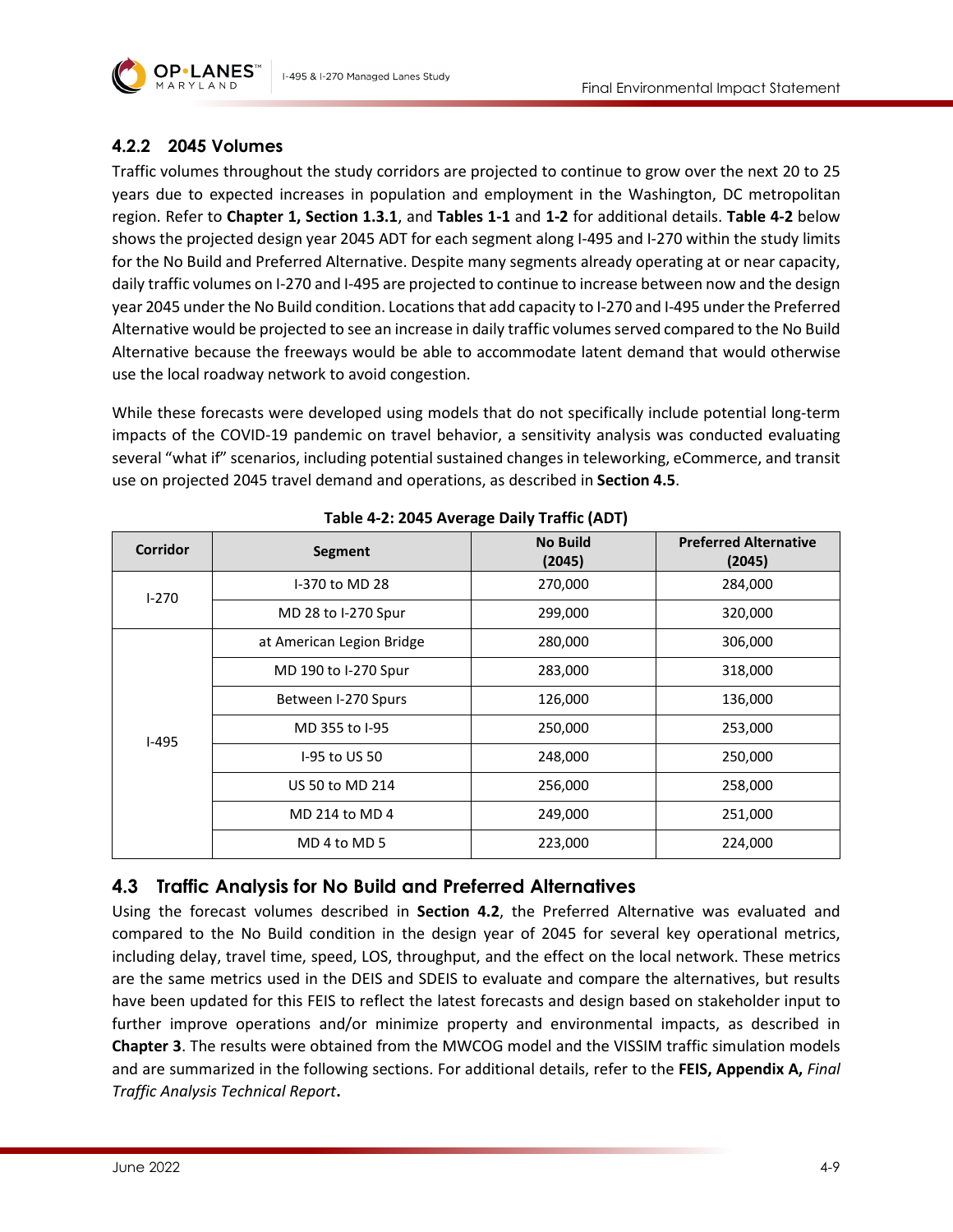

### **4.3.1 Delay**

System-wide delay was calculated to determine the average amount of time each vehicle in the traffic simulation model would be delayed while trying to reach its destination. Delay can be caused by slow travel due to congestion or vehicles yielding the right-of-way at stop-controlled or signalized intersections. **[Table 4-3](#page-9-0)** shows the projected average delay per vehicle in the entire network under the No Build Alternative and the Preferred Alternative during the 2045 AM peak period and the 2045 PM peak period. These results include all vehicles in the system for the full simulation period, which included four hours in the morning (6:00 AM to 10:00 AM) and four hours in the afternoon (3:00 PM to 7:00 PM).

<span id="page-9-0"></span>

| Table 4-9. 2049 System-Wilde Delay Tor Entire Staay Area |                              |                             |                                            |                             |  |  |
|----------------------------------------------------------|------------------------------|-----------------------------|--------------------------------------------|-----------------------------|--|--|
|                                                          | <b>Average Delay</b>         | (min/vehicle)               | <b>Percent Improvement</b><br>vs. No Build |                             |  |  |
| <b>Alternative</b>                                       | <b>AM Peak</b><br>$(6-10AM)$ | <b>PM Peak</b><br>$(3-7PM)$ | <b>AM Peak</b><br>$(6-10AM)$               | <b>PM Peak</b><br>$(3-7PM)$ |  |  |
| No Build                                                 | 12.2                         | 11.3                        | N/A                                        | N/A                         |  |  |
| <b>Preferred Alternative</b>                             | 10.6                         | 7.0                         | 13%                                        | 38%                         |  |  |

The results indicated that the Preferred Alternative would be projected to reduce system-wide delay by 13 percent during the AM peak period and by 38 percent during the PM peak period compared to 2045 No Build conditions. These results reflect all vehicles in the model, including those traveling on I-495 and I-270 for the entire length of the study area (including the no action areas) and those traveling through and within the cross-street interchanges.

### <span id="page-9-2"></span>**4.3.2 Travel Time**

Travel time index (TTI) was calculated for each segment of I-495 and I-270 based on the outputs from the traffic simulation model. TTI quantifies the average travel time and congestion levels during the peak periods and is defined as the ratio of the average ( $50<sup>th</sup>$  percentile) travel time during a particular hour to the travel time during free-flow or uncongested conditions. TTI also serves as a proxy for the Planning Time Index (PTI), which is used to estimate reliability, because there is a strong correlation between PTI and TTI. Roadways with a lower TTI have some reserve capacity to absorb the disruption caused by nonrecurring congestion (and generally have a lower PTI), while roadways with high TTI values are more likely to be impacted by minor incidents (and generally have a higher PTI). **[Table 4-4](#page-9-1)** shows the weighted average TTI values for the entire study area (including the no action areas) in the general purpose lanes for the Preferred Alternative and the No Build Alternative during the AM peak hour (7:00 AM to 8:00 AM) and the PM peak hour (4:00 PM to 5:00 PM) in the design year of 2045.

<span id="page-9-1"></span>

| Table 4-4: 2045 Travel Time Index (TTI) for Entire Study Area |  |  |  |  |
|---------------------------------------------------------------|--|--|--|--|
|                                                               |  |  |  |  |

| <b>Alternative</b>           | Weighted Average TTI <sup>1</sup><br>(General Purpose Lanes) |
|------------------------------|--------------------------------------------------------------|
| No Build                     | 2.0                                                          |
| <b>Preferred Alternative</b> | 18                                                           |

Note: 1 Reflects weighted average TTI on I-270 and I-495 during peak hours (7-8AM and 4-5PM)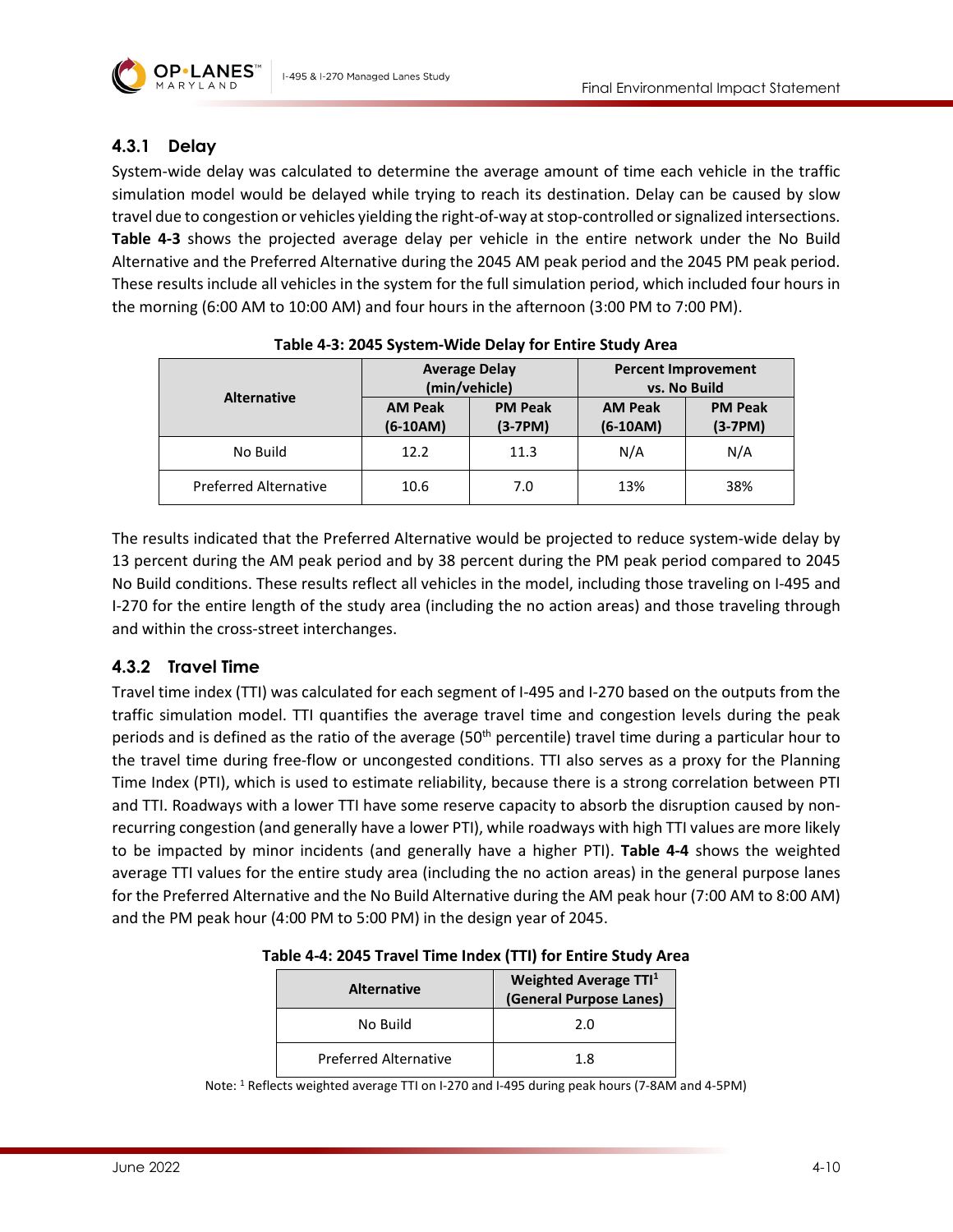

MDOT SHA defines "congestion" as any roadway segment with a TTI value greater than 1.15, while "severe congestion" is reached at TTI values of 2.0. Under the 2045 No Build Alternative, the weighted average TTI along I-270 and I-495 during the peak hours is 2.0, which reflects severe congestion throughout the study area. The results indicated that the general purpose lanes under the Preferred Alternative would improve compared to No Build from a TTI of 2.0 to a TTI of 1.8 in the design year of 2045. This reflects an improvement from the severe congestion category to the "heavy congestion" category (defined as TTI between 1.3 and 2.0). TTI values broken down by segment are provided in **[Table 4-5](#page-10-0)** and have been color coded based on MDOT SHA's definition of uncongested conditions, moderate congestion, heavy congestion, and severe congestion.

The results indicated that the Preferred Alternative would be projected to improve four general purpose segments from congested levels under the No Build Alternative (TTI over 1.15) to uncongested (TTI under 1.15) and also improve two general purpose segments from severe congestion (TTI over 2.0) to heavy congestion (TTI under 2.0) due to the capacity improvements under Build conditions. One general purpose segment would be projected to experience a slight increase in TTI (from 3.8 to 4.0) during the PM peak due to the higher volume served in the segment during the peak hour resulting from the Preferred Alternative releasing the bottleneck at the ALB. All HOT lanes would be projected to operate at uncongested levels (TTI < 1.15). Additional details are provided in the *Final Traffic Analysis Technical Report* in **FEIS, Appendix A.**

<span id="page-10-0"></span>

| <b>Peak Period</b> | Corridor                                         | <b>Alternative</b> |           |  |
|--------------------|--------------------------------------------------|--------------------|-----------|--|
|                    |                                                  | <b>No Build</b>    | Preferred |  |
|                    | I-270 Northbound from I-495 to I-370             | 1.1                | 1.0       |  |
|                    | I-270 Southbound from I-370 to I-495             | 1.3                | 1.2       |  |
|                    | I-495 Inner Loop from Virginia 193 to I-270      | 1.4                | 1.0       |  |
| AM Peak Hour       | I-495 Outer Loop from I-270 to Virginia 193      | 1.5                | 1.1       |  |
| $(7-8AM)$          | I-495 Inner Loop from I-270 to I-95 $^3$         | 1.0                | 1.1       |  |
|                    | I-495 Outer Loop from I-95 to I-270 <sup>3</sup> | 2.9                | 2.7       |  |
|                    | I-495 Inner Loop from I-95 to MD $5^3$           | 2.7                | 2.6       |  |
|                    | I-495 Outer Loop from MD 5 to I-95 <sup>3</sup>  | 2.5                | 2.5       |  |
|                    | I-270 Northbound from I-495 to I-370             | 2.2                | 1.7       |  |
|                    | I-270 Southbound from I-370 to I-495             | 1.0                | 1.0       |  |
|                    | I-495 Inner Loop from Virginia 193 to I-270      | 3.8                | 4.0       |  |
| PM Peak Hour       | I-495 Outer Loop from I-270 to Virginia 193      | 2.4                | 1.0       |  |
| $(4-5PM)$          | I-495 Inner Loop from I-270 to I-95 <sup>3</sup> | 2.8                | 2.4       |  |
|                    | I-495 Outer Loop from I-95 to I-270 <sup>3</sup> | 1.8                | 1.1       |  |
|                    | I-495 Inner Loop from I-95 to MD $5^3$           | 1.4                | 1.5       |  |
|                    | I-495 Outer Loop from MD 5 to I-95 <sup>3</sup>  | 2.7                | 1.9       |  |

|  |  | Table 4-5: 2045 Travel Time Index (TTI) Results for General Purpose Lanes from VISSIM Model |
|--|--|---------------------------------------------------------------------------------------------|
|--|--|---------------------------------------------------------------------------------------------|

Notes: 1 MDOT SHA defines various levels of congestion based on TTI: Uncongested (green) – TTI ≤ 1.15; Moderate Congestion (yellow) – 1.15 < TTI  $\leq$  1.3; Heavy Congestion (orange) – 1.3 < TTI < 2.0; Severe Congestion (red) – TTI  $\geq$  2. <sup>2</sup> This table summarizes TTI in the general purpose lanes. All HOT/Express Toll Lanes would have TTI values in the uncongested range (TTI less than 1.15). <sup>3</sup> Gray shaded rows reflect segments outside Phase 1 South limits.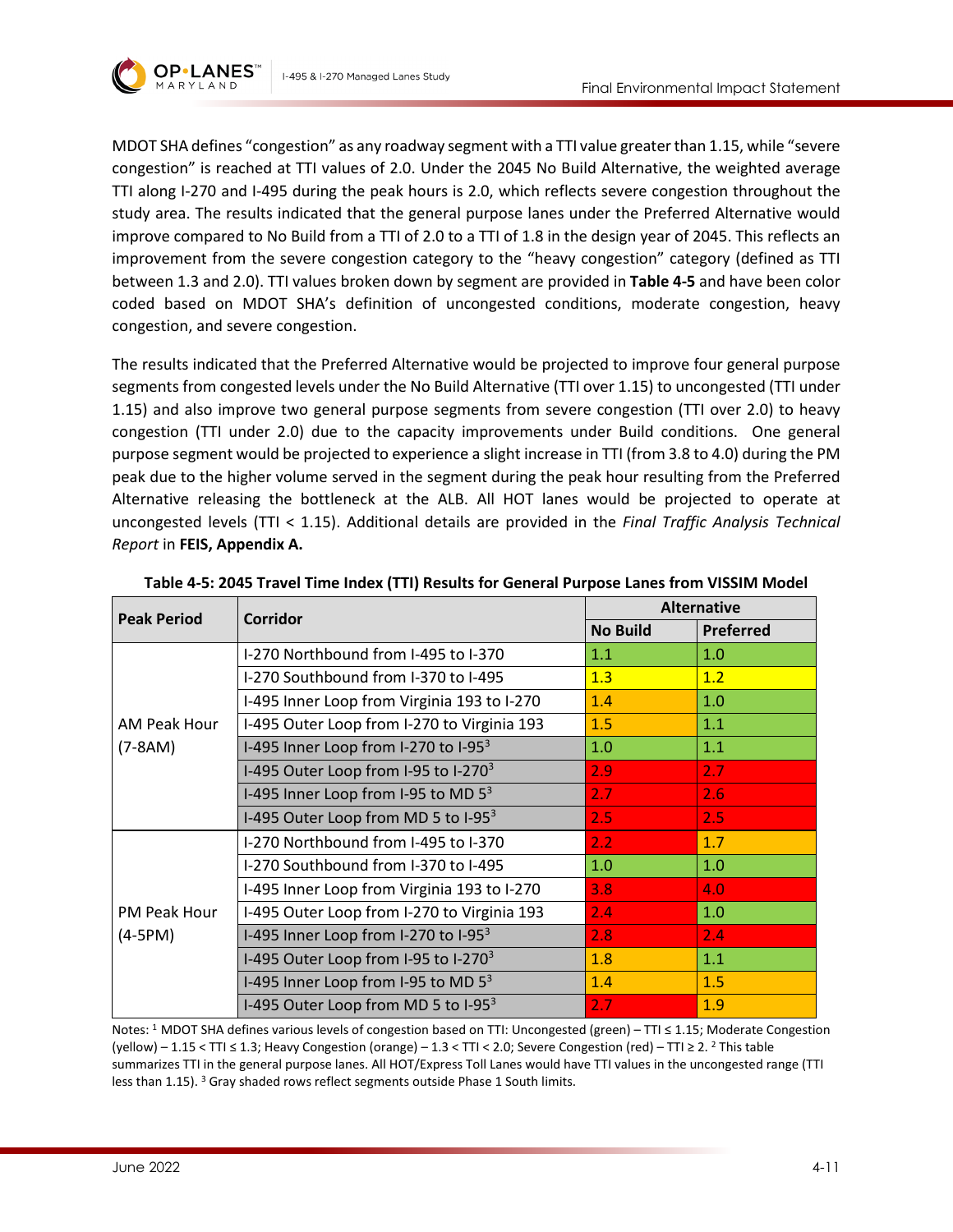

## **4.3.3 Speed**

The metric of average speed was calculated from the traffic simulation model output. Speed data was compiled for all links in the system. **[Table 4-6](#page-11-0)** shows the average speed for the Preferred Alternative in the general purpose lanes and the HOT lanes for the entire study limits of I-495 and I-270 during the AM peak hour (7:00 AM to 8:00 AM) and the PM peak hour (4:00 PM to 5:00 PM) compared to the No Build Alternative in the design year of 2045. The results are shown for the entire study limits to be consistent with the results presented in the DEIS and SDEIS, even though the Build improvements for the Preferred Alternative are only in the Phase 1 South limits.

<span id="page-11-0"></span>

| <b>Alternative</b>           | Average Speed <sup>1</sup><br>(General Purpose Lanes) | <b>Average Speed<sup>1</sup> (HOT Lanes)</b> |  |  |  |
|------------------------------|-------------------------------------------------------|----------------------------------------------|--|--|--|
| No Build                     | 24 mph                                                | N/A                                          |  |  |  |
| <b>Preferred Alternative</b> | 28 mph                                                | 60 mph                                       |  |  |  |

#### **Table 4-6: 2045 Average Speed – Entire Study Area**

Note: 1 Reflects weighted average speed on I-270 and I-495 during peak hours (7-8AM and 4-5PM)

The results indicated that the additional capacity proposed under the Preferred Alternative would provide the option for a free flow trip in the HOT lanes (average speed of 60 mph) and would also provide benefits to the existing lanes by improving average speeds in the general purpose lanes by four mph on average throughout the study area during the peak periods compared to the No Build condition.

Detailed corridor travel speed results by peak hour and direction for the general purpose lanes and the managed lanes are provided in **[Table 4-7](#page-12-0)**. During the 2045 AM peak, speeds in the I-495 general purpose lanes are projected to improve under the Preferred Alternative compared to No Build and all HOT lanes are projected to maintain speeds of at least 60 mph. On the I-495 outer loop, average speeds in the general purpose lanes are projected to improve from 35 mph to 50 mph between the I-270 west spur and the George Washington Memorial Parkway and improve slightly (from 20 mph to 22 mph) in the no action area between MD 5 and the I-270 West Spur. On the I-495 inner loop, average speeds in the general purpose lanes are projected to improve from 38 mph to 55 mph between the George Washington Memorial Parkway and the I-270 west spur and remain unchanged (at 26 mph) in the no action area between MD 5 and the I-270 west spur. On I-270 southbound, average speeds in the general purpose lanes are projected to improve slightly (from 44 mph to 45 mph) between I-370 and I-495 compared to No Build conditions, and motorists would have the option of a free flow trip (62 mph) in the adjacent HOT lanes. On I-270 northbound, speeds are free flow during the AM peak period under both the No Build and the Preferred Alternative. The results show a slight improvement in average speed along I-270 northbound under the Preferred Alternative compared to No Build (from 55 mph to 61 mph) due to the removal of the Local Lanes system and the provision of the adjacent HOT lanes (which are projected to operate at 63 mph).

During the 2045 PM peak, the Preferred Alternative is projected to improve speeds significantly along the I-495 outer loop in the general purpose lanes throughout the study area. Average speeds in the general purpose lanes are projected to improve from 22 mph to 52 mph between the I-270 west spur and the George Washington Memorial Parkway and from 19 mph to 32 mph in the no action area between MD 5 and the I-270 west spur due to the Preferred Alternative relieving the downstream bottleneck. The HOT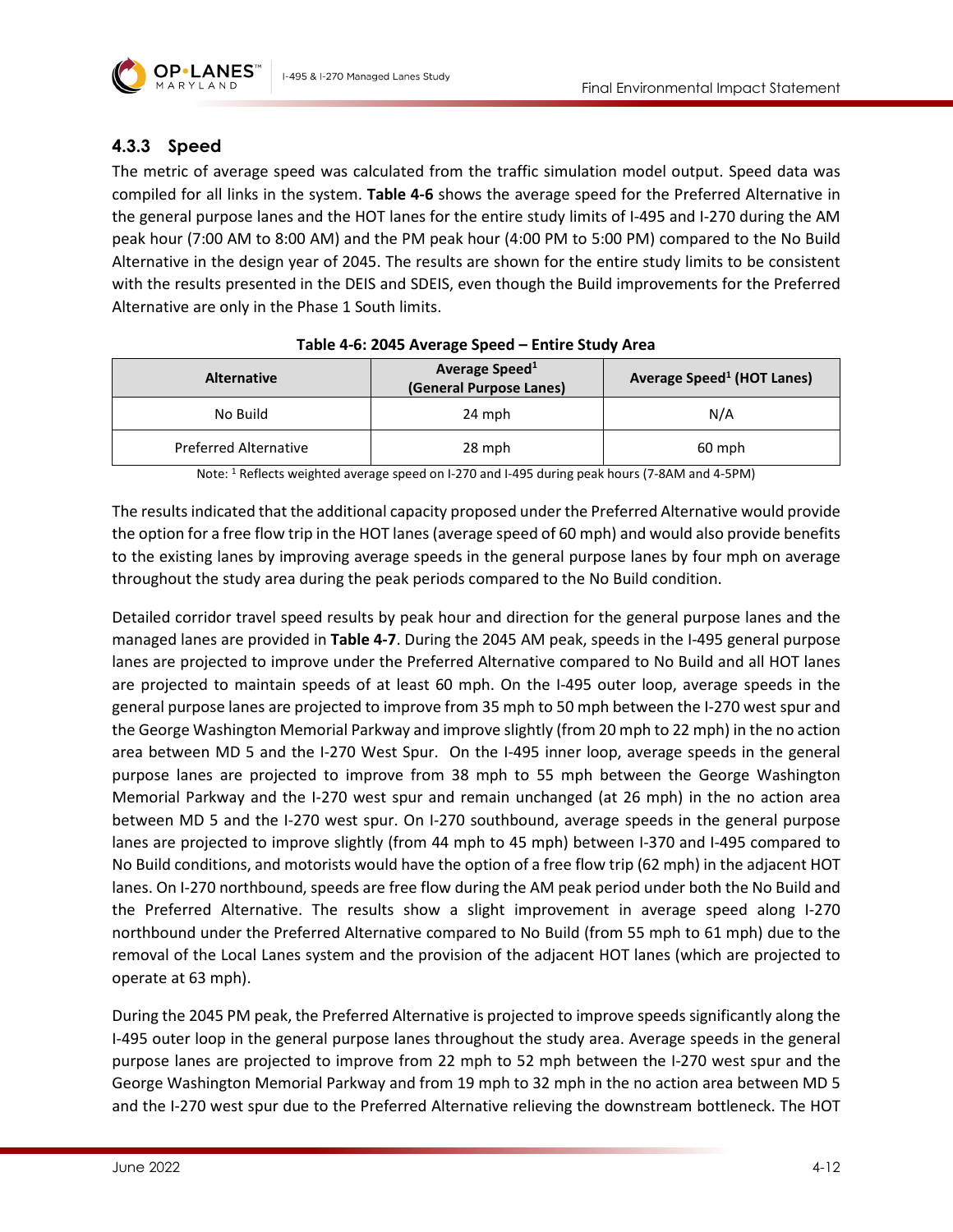

lanes along the I-495 outer loop are projected to operate at free flow conditions (63 mph) during the PM peak.

<span id="page-12-0"></span>

| Peak              | Corridor                                 | <b>Travel Lanes</b>          | Alternative     |           |
|-------------------|------------------------------------------|------------------------------|-----------------|-----------|
| Period            |                                          |                              | No Build        | Preferred |
|                   | I-270 Northbound from I-495 to I-370     | <b>General Purpose Lanes</b> | 55 <sup>2</sup> | 61        |
|                   |                                          | <b>HOT Lanes</b>             |                 | 63        |
|                   | I-270 Southbound from I-370 to I-495     | <b>General Purpose Lanes</b> | 44 <sup>2</sup> | 45        |
|                   |                                          | <b>HOT Lanes</b>             |                 | 62        |
| <b>AM Peak</b>    | I-495 Outer Loop from I-270 West Spur to | <b>General Purpose Lanes</b> | 35              | 50        |
| Hour <sup>3</sup> | George Washington Memorial Parkway       | <b>HOT Lanes</b>             |                 | 62        |
| $(7-8AM)$         | I-495 Inner Loop from George Washington  | <b>General Purpose Lanes</b> | 38              | 55        |
|                   | Memorial Parkway to I-270 West Spur      | <b>HOT Lanes</b>             |                 | 63        |
|                   | I-495 Outer Loop from MD 5 to I-270 West | <b>General Purpose Lanes</b> | 20              | 22        |
|                   | Spur <sup>1</sup>                        | <b>HOT Lanes</b>             |                 |           |
|                   | I-495 Inner Loop from I-270 West Spur to | <b>General Purpose Lanes</b> | 26              | 26        |
|                   | MD 5 <sup>1</sup>                        | <b>HOT Lanes</b>             |                 |           |
|                   | I-270 Northbound from I-495 to I-370     | <b>General Purpose Lanes</b> | 27 <sup>2</sup> | 27        |
|                   |                                          | <b>HOT Lanes</b>             | $\overline{a}$  | 45        |
|                   | I-270 Southbound from I-370 to I-495     | <b>General Purpose Lanes</b> | 57 <sup>2</sup> | 58        |
|                   |                                          | <b>HOT Lanes</b>             | $\overline{a}$  | 63        |
| <b>PM Peak</b>    | I-495 Outer Loop from I-270 West Spur to | <b>General Purpose Lanes</b> | 22              | 52        |
| Hour <sup>3</sup> | George Washington Memorial Parkway       | <b>HOT Lanes</b>             |                 | 63        |
| $(4-5PM)$         | I-495 Inner Loop from George Washington  | <b>General Purpose Lanes</b> | 14              | 15        |
|                   | Memorial Parkway to I-270 West Spur      | <b>HOT Lanes</b>             |                 | 62        |
|                   | I-495 Outer Loop from MD 5 to I-270 West | <b>General Purpose Lanes</b> | 19              | 32        |
|                   | Spur <sup>1</sup>                        | <b>HOT Lanes</b>             |                 |           |
|                   | I-495 Inner Loop from I-270 West Spur to | <b>General Purpose Lanes</b> | 25              | 24        |
|                   | MD 5 <sup>1</sup>                        | <b>HOT Lanes</b>             |                 |           |

Notes: 1 Shaded rows reflect locations outside the Phase 1 South limits with no action proposed under the Preferred Alternative. <sup>2</sup> No Build results along I-270 are shown as an average of the Express Lanes and the adjacent Local Lanes. Under No Build conditions, vehicles enter and exit I-270 via a separated Local Lanes system, which will be eliminated under the Build alternatives to reduce the roadway footprint and minimize impacts.<sup>3</sup> Results reported here for the overall AM and PM peak hours, consistent with DEIS and SDEIS. For complete results covering entire study period (6-10AM, 3-7PM), refer to **FEIS, Appendix B.**

Speeds along the I-495 inner loop and I-270 northbound are limited by downstream congestion outside the limits of Phase 1 South during the PM peak under the Preferred Alternative (i.e., along the inner loop from the I-270 east spur toward I-95 and the B/W Parkway). On the I-495 inner loop, average speeds in the general purpose lanes are projected to improve slightly (increase from 14 mph to 15 mph) between the George Washington Memorial Parkway and the I-270 west spur under the Preferred Alternative during the 2045 PM peak hour compared to the No Build Alternative but speeds remain low because of severe congestion that will remain on the top side of I-495 in the no action area. Average speeds in the HOT lanes will maintain free flow operations (62 mph) until they merge back into the general purpose lanes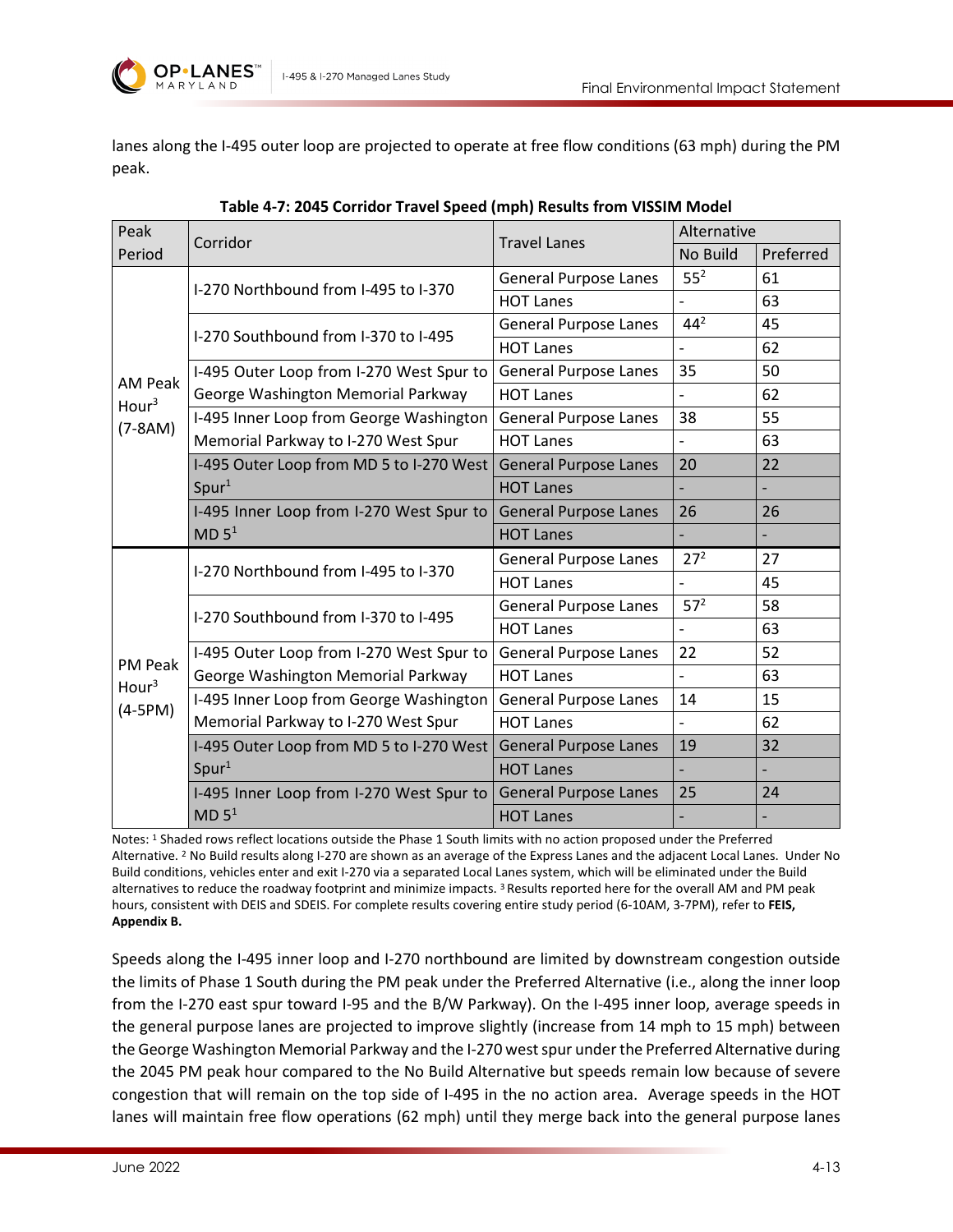

east of the I-270 west spur. In the no action area between the I-270 west spur and MD 5, I-495 inner loop speeds will drop slightly between the No Build and Preferred Alternative, from 25 mph to 24 mph, due to the additional demand served during the peak hour.

On I-270 northbound, average speeds in the general purpose lanes would be similar for the Preferred Alternative compared to the No Build Alternative (27 mph) in the 2045 PM peak without additional improvements on I-270 north of I-370 because of severe congestion where I-270 reduces to two lanes north of the Phase 1 South limits. Average speeds in the HOT lanes would be better and motorists would achieve the desired average speed of 45 mph until they merge back into the general purpose lanes north of I-370. As noted earlier in **Section [4.1.3](#page-2-0)**, potential improvements in the section of I-270 north of I-370 are being evaluated under a separate pre-NEPA study. On I-270 southbound, projected speeds are generally free flow during the PM peak period because this is the off-peak direction. Average speeds are projected to be similar for the Preferred Alternative compared to the No Build and Preferred Alternative (increase slightly from 57 mph to 58 mph), with higher average speeds (63 mph) in the adjacent HOT lanes.

### **4.3.4 Level of Service**

Level of Service (LOS) is a letter grade assigned to a section of roadway that measures the quality of traffic flow, ranging from LOS A to LOS F. LOS A represents optimal, free-flow conditions, while LOS F represents failing conditions where demand exceeds capacity. For freeway segments, the *Highway Capacity Manual* assigns LOS grades based on density. Urban freeway segments reach failing (LOS F) conditions when the density exceeds 45 passenger cars per mile per lane. The percentage of lane-miles projected to operate at LOS F during the peak periods in the design year of 2045 was calculated from the traffic simulation model output for the Preferred Alternative and the No Build Alternative. The results include the entire study areas (including the no action areas) and are shown in **[Table 4-8.](#page-13-0)** Detailed tables showing LOS by segment are provided in the **FEIS, Appendix A,** *Final Traffic Analysis Technical Report***.**

<span id="page-13-0"></span>

|                              | <b>Percent of Lane-Miles</b> |                     |         |  |
|------------------------------|------------------------------|---------------------|---------|--|
|                              | <b>Operating at LOS F</b>    |                     |         |  |
| <b>Alternative</b>           | <b>AM Peak Hour</b>          | <b>PM Peak Hour</b> |         |  |
|                              | $(7-8AM)$                    | $(4-5PM)$           | Average |  |
| No Build                     | 32%                          | 47%                 | 40%     |  |
| <b>Preferred Alternative</b> | 26%                          | 30%                 | 28%     |  |

**Table 4-8: 2045 Percent of Lane-Miles Operating at LOS F for Entire Study Area**

The results indicated that the Preferred Alternative would be effective at reducing the number of failing segments within the study corridors during both the AM peak hour (7:00 AM to 8:00 AM) and the PM peak hour (4:00 PM to 5:00 PM). In the design year of 2045, the percentage of lane-miles projected to operate at LOS F would decrease by more than 10 percent because of the Preferred Alternative. However, it is projected that 28 percent of the lane miles would continue to operate at LOS F in the design year of 2045 under the Preferred Alternative, primarily in areas that would have no action (namely, I-495 east of the I-270 east spur).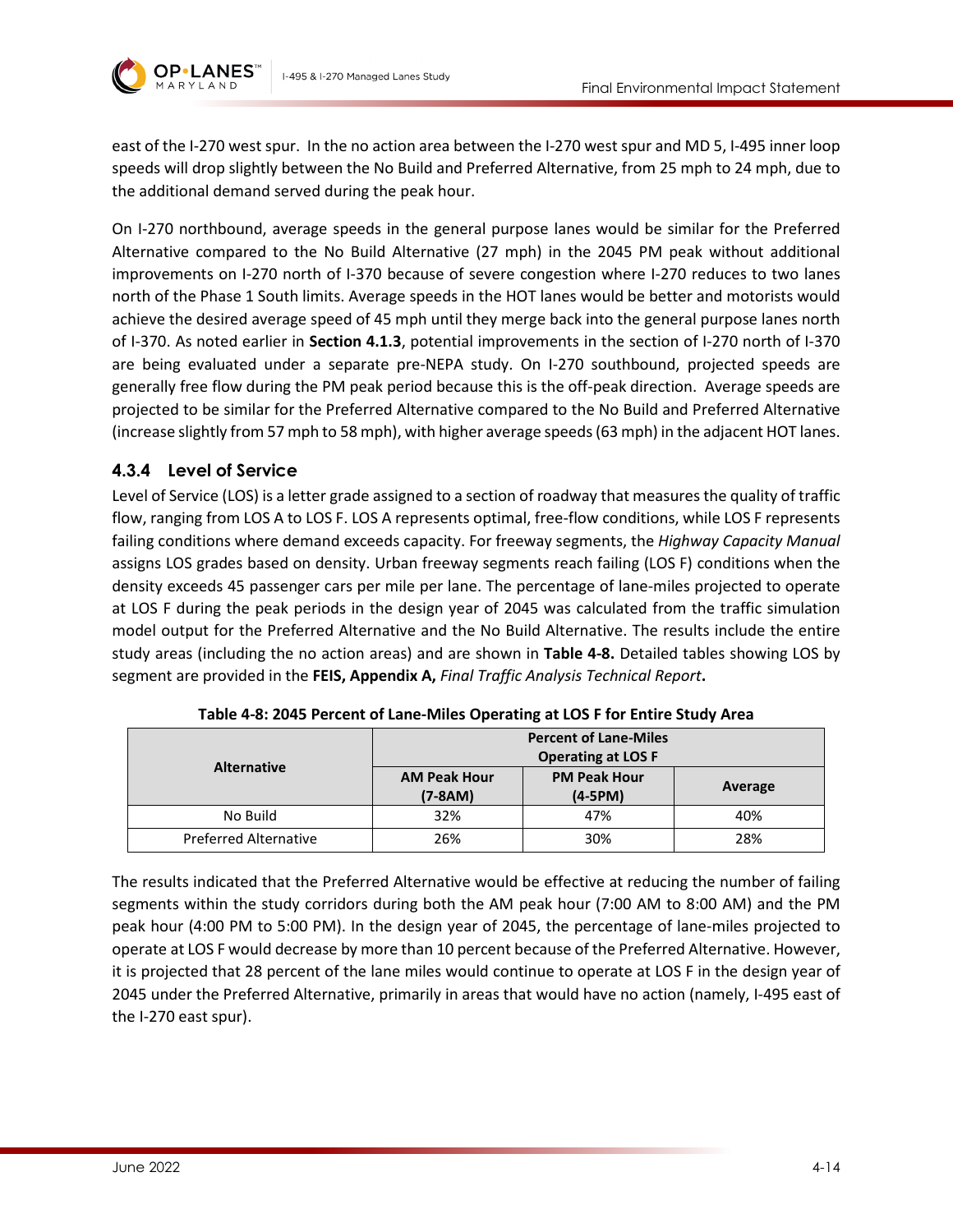

## **4.3.5 Throughput**

The metric of vehicle throughput was calculated from the traffic simulation model output to quantify how efficiently goods, services, and people could be moved through the study corridors under each alternative. Throughput represents the number of vehicles that pass by a given point in the roadway network in a set amount of time. Four key locations were chosen for evaluating throughput during the peak periods: I-495 crossing the ALB, I-495 west of I-95, I-495 at MD 5, and I-270 at Montrose Road. These locations cover the four main segments of the study area, separated by major freeway junctions (I-495 at I-95 and I-495 at I-270) and are considered representative of the entire study area. **[Table 4-9](#page-14-0)** summarizes the average vehicle-throughput at the four key locations for the No Build Alternative and the Preferred Alternative in terms of vehicles per hour. The values include traffic traveling in both directions and account for vehicles traveling in both the general purpose lanes and the managed lanes. For consistency, the same four key locations used in the DEIS and SDEIS are reported in this FEIS even though the Preferred Alternative includes no action in two of the four locations. Under No Build conditions, the number of vehicles (and people) that can travel through the system during the peak period is constrained by congestion. The Preferred Alternative would result in approximately 13 percent increased throughput compared to the No Build Alternative at the key locations, from an average of 15,700 vehicles per hour to an average of 17,700 vehicles per hour. This translates into increased efficiency of the roadway network in getting people, goods, and services to their destinations. Additional benefits of increased throughput on the highway include reduced peak spreading (i.e., less congestion in the off-peak hours) and reduced burden on the surrounding roadway network.

<span id="page-14-0"></span>

| <b>Alternative</b>           | Average Vehicle Throughput at<br>Four Key Locations <sup>1</sup> (vehicle/hour) |  |
|------------------------------|---------------------------------------------------------------------------------|--|
| No Build                     | 15,700                                                                          |  |
| <b>Preferred Alternative</b> | 17,700                                                                          |  |

**Table 4-9: 2045 Vehicle Throughput at Key Locations**

Note: 1 Evaluation locations include I-495 at ALB, I-495 west of I-95, I-495 at MD 5, I-270 at Montrose Road

**[Table 4-10](#page-15-0)** provides additional detail by showing the vehicle throughput results generated from the VISSIM outputs at each key location during the AM peak hour (7:00 AM to 8:00 AM) and the PM peak hour (4:00 PM to 5:00 PM). Results are reported in terms of vehicles per hour and percent increase in vehicle-throughput for the Preferred Alternative compared to the No Build Alternative, rounded to the nearest five percent. As expected, the most significant increases under the Preferred Alternative occur at the locations where HOT lanes are proposed (I-495 at the ALB and I-270 at Montrose Road).

### **4.3.6 Local Network**

While the focus of the Study is to provide benefits to travelers using I-495 and I-270, the proposed action would also have impacts on the surrounding local roadway network.<sup>[3](#page-14-1)</sup> This impact was quantified by using the results of the MWCOG regional model output for the No Build Alternative and the Preferred Alternative to calculate the total vehicle hours of delay on all arterials in Montgomery County, Maryland,

<span id="page-14-1"></span><sup>&</sup>lt;sup>3</sup> For the purposes of this Study, the local roadway network includes minor and principal arterials, but not roadways that are classified as expressways, freeways, or interstate.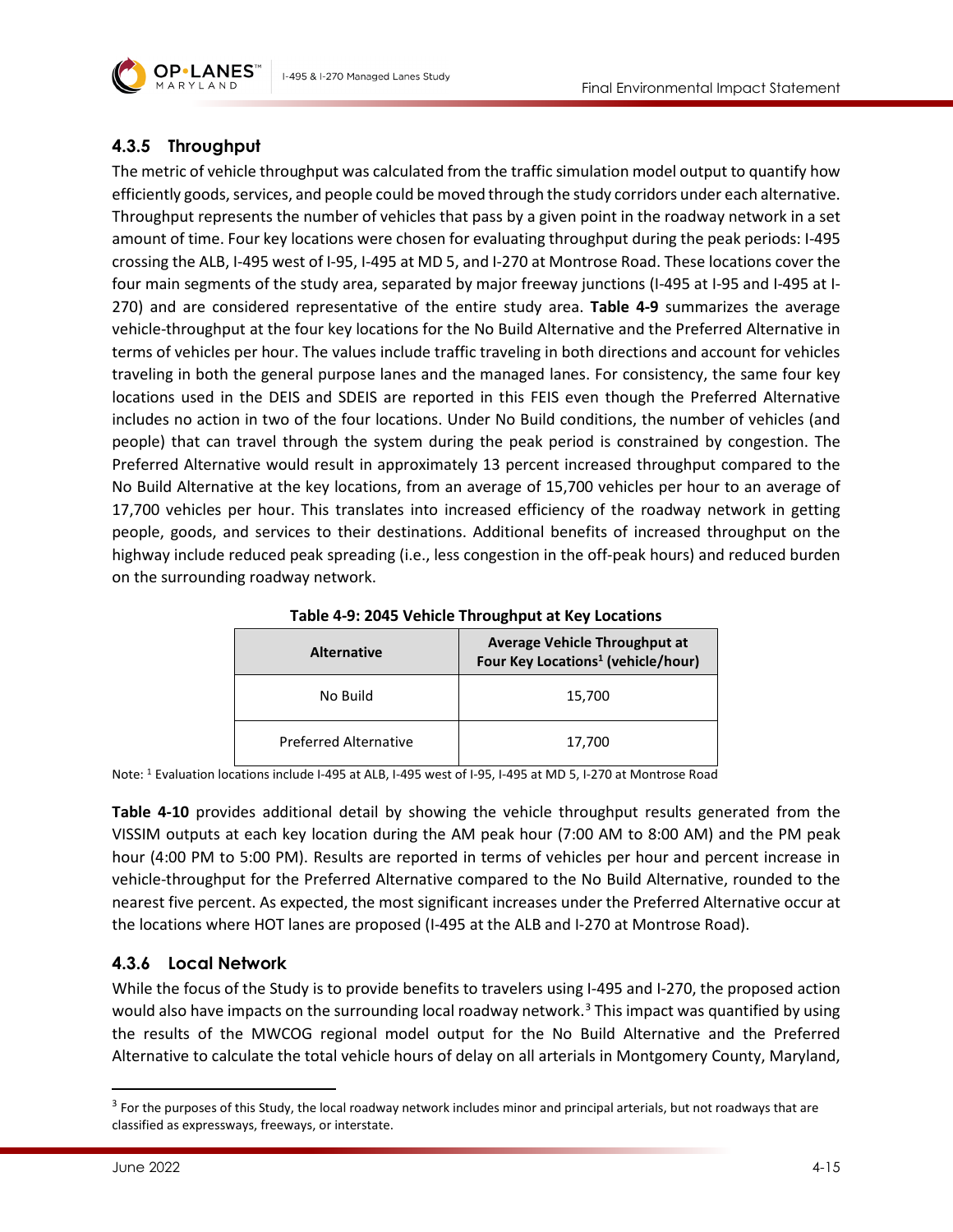

Prince George's County, Maryland, and the District of Columbia. Other regions in Maryland and Virginia showed negligible changes in local delay because of the project.

<span id="page-15-0"></span>

| <b>Peak Period</b><br><b>Metric</b>                                                           | Location            | <b>Alternative</b>              |                 |                  |
|-----------------------------------------------------------------------------------------------|---------------------|---------------------------------|-----------------|------------------|
|                                                                                               |                     |                                 | <b>No Build</b> | <b>Preferred</b> |
| AM Peak<br>Hour<br>$(7-8AM)$<br>Vehicle-<br>Throughput<br>(vehicle/hour)<br>$(4-5PM)$         |                     | I-270 at Montrose Rd            | 18,182          | 19,855           |
|                                                                                               |                     | I-495 at American Legion Bridge | 18,204          | 22,346           |
|                                                                                               |                     | I-495 west of I-95              | 14,381          | 14,525           |
|                                                                                               |                     | I-495 at MD 5                   | 8,847           | 8,990            |
|                                                                                               |                     | I-270 at Montrose Rd            | 19,246          | 22,182           |
|                                                                                               | <b>PM Peak Hour</b> | I-495 at American Legion Bridge | 17,002          | 22,472           |
|                                                                                               |                     | I-495 west of I-95              | 15,881          | 16,639           |
|                                                                                               |                     | I-495 at MD 5                   | 13,804          | 14,325           |
| $(7-8AM)$<br>Percent<br>Change in<br>Vehicle-<br>Throughput vs.<br>2045 No Build<br>$(4-5PM)$ |                     | I-270 at Montrose Rd            | N/A             | 10%              |
|                                                                                               | AM Peak Hour        | I-495 at American Legion Bridge | N/A             | 25%              |
|                                                                                               |                     | I-495 west of I-95              | N/A             | 0%               |
|                                                                                               |                     | I-495 at MD 5                   | N/A             | 0%               |
|                                                                                               | <b>PM Peak Hour</b> | I-270 at Montrose Rd            | N/A             | 15%              |
|                                                                                               |                     | I-495 at American Legion Bridge | N/A             | 30%              |
|                                                                                               |                     | I-495 west of I-95              | N/A             | 5%               |
|                                                                                               |                     | I-495 at MD 5                   | N/A             | 5%               |

|  | Table 4-10: 2045 Vehicle Throughput Results from VISSIM Model |  |
|--|---------------------------------------------------------------|--|
|--|---------------------------------------------------------------|--|

Note: Gray shaded rows indicate locations outside Phase 1 South limits.

<span id="page-15-1"></span>**[Table 4-11](#page-15-1)** shows the total vehicle hours of delay and percent reduction compared to the 2045 No Build Alternative for arterials in Montgomery County, Prince George's County, and the District of Columbia individually. The results indicated that the Preferred Alternative would be projected to result in a net reduction in daily delay on the surrounding arterials of 3.5 percent by drawing traffic off the local network, despite some localized increases in arterial traffic near the managed lane access interchanges. Montgomery County would be projected to experience the largest local network savings under the Preferred Alternative as a result of the proposed physical roadway widening along portions of I-495 and I-270 in Montgomery County to provide HOT lanes under this Alternative. Prince George's County and the strict of Columbia would also expect to experience some benefits to the local network despite no physical roadway improvements within these jurisdictions under the Preferred Alternative.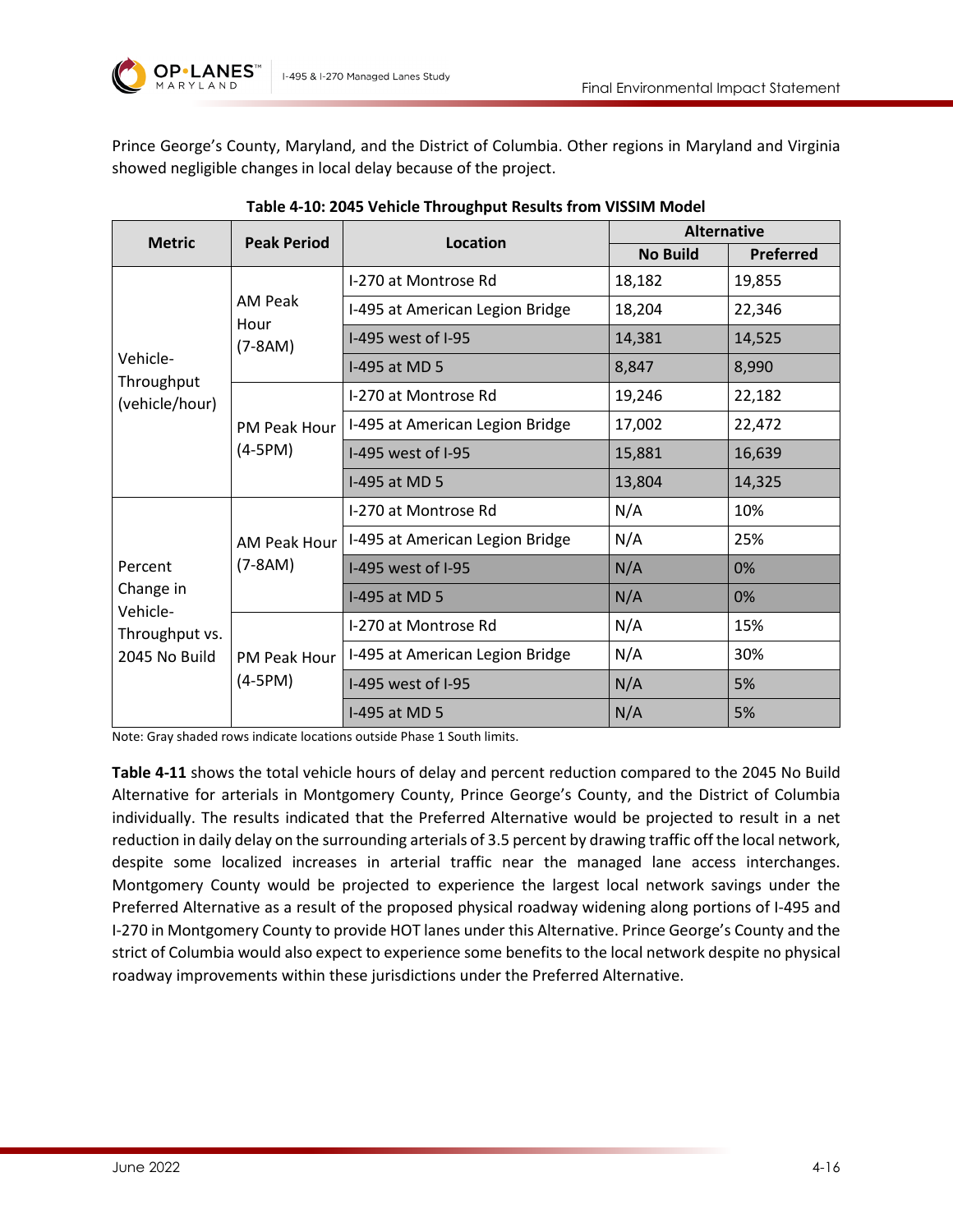

| <b>Metric</b>                                                                                                                          | <b>Alternative</b> |                  |
|----------------------------------------------------------------------------------------------------------------------------------------|--------------------|------------------|
|                                                                                                                                        | <b>No Build</b>    | <b>Preferred</b> |
| Daily Delay (vehicle-hours) for All Arterials in Montgomery County                                                                     | 242,408            | 230,882          |
| Percent Reduction vs. No Build (Montgomery County)                                                                                     | N/A                | 4.8%             |
| Daily Delay (vehicle-hours) for All Arterials in Prince George's County                                                                | 160,143            | 157,832          |
| Percent Reduction vs. No Build (Prince George's County)                                                                                | N/A                | 1.4%             |
| Daily Delay (vehicle-hours) for All Arterials in District of Columbia (DC)                                                             | 176,612            | 169,859          |
| Percent Reduction vs. No Build (District of Columbia)                                                                                  | N/A                | 3.8%             |
| Total Daily Delay (vehicle-hours) for All Arterials in Montgomery County,<br>Prince George's County, and the District of Columbia (DC) | 579,163            | 558,573          |
| Percent Reduction vs. No Build (Total)                                                                                                 | N/A                | 3.5%             |

#### **Table 4-11: 2045 Local Network Results from MWCOG Model**

#### **4.3.7 Summary**

The following summarizes the results of the design year 2045 traffic operational evaluation for the No Build Alternative and the Preferred Alternative presented in this chapter of the FEIS.

- 1. The **No Build Alternative** would not address any of the significant operational issues experienced under existing conditions, and it would not be able to accommodate long-term traffic growth, resulting in slow travel speeds, significant delays, long travel times, and an unreliable network. Compared to the 2040 No Build results presented in the DEIS, the 2045 No Build results show generally higher delays and travel times on I-495 and I-270 due to additional projected traffic growth between 2040 and 2045. This traffic growth is anticipated despite additional transit projects included in the 2045 forecast that will help to slightly reduce projected delays on the surrounding local roadway network.
- 2. The **Preferred Alternative** is projected to provide meaningful operational benefits to the system even though it includes no action or no improvements for a large portion of the study area to avoid and minimize environmental and property impacts. This alternative would significantly increase throughput across the ALB and on the southern section of I-270 while reducing congestion. It would also increase speeds, improve reliability, and reduce travel times and delays along the majority of I-495, I-270, and the surrounding roadway network compared to the No Build Alternative. Although the Preferred Alternative provides less improvement to traffic operations when compared to the Build Alternatives that included the full 48-mile study limits evaluated in the DEIS (such as Alternatives 9 and 10), it was chosen based in part on feedback from the public and stakeholders who indicated a strong preference for eliminating property and environmental impacts on the top and east side of I-495. Congestion would still be present during the PM peak period on I-270 northbound and the I-495 inner loop in the design year of 2045 due to downstream bottlenecks outside of the Preferred Alternative limits but would not get worse due to implementing the Preferred Alternative.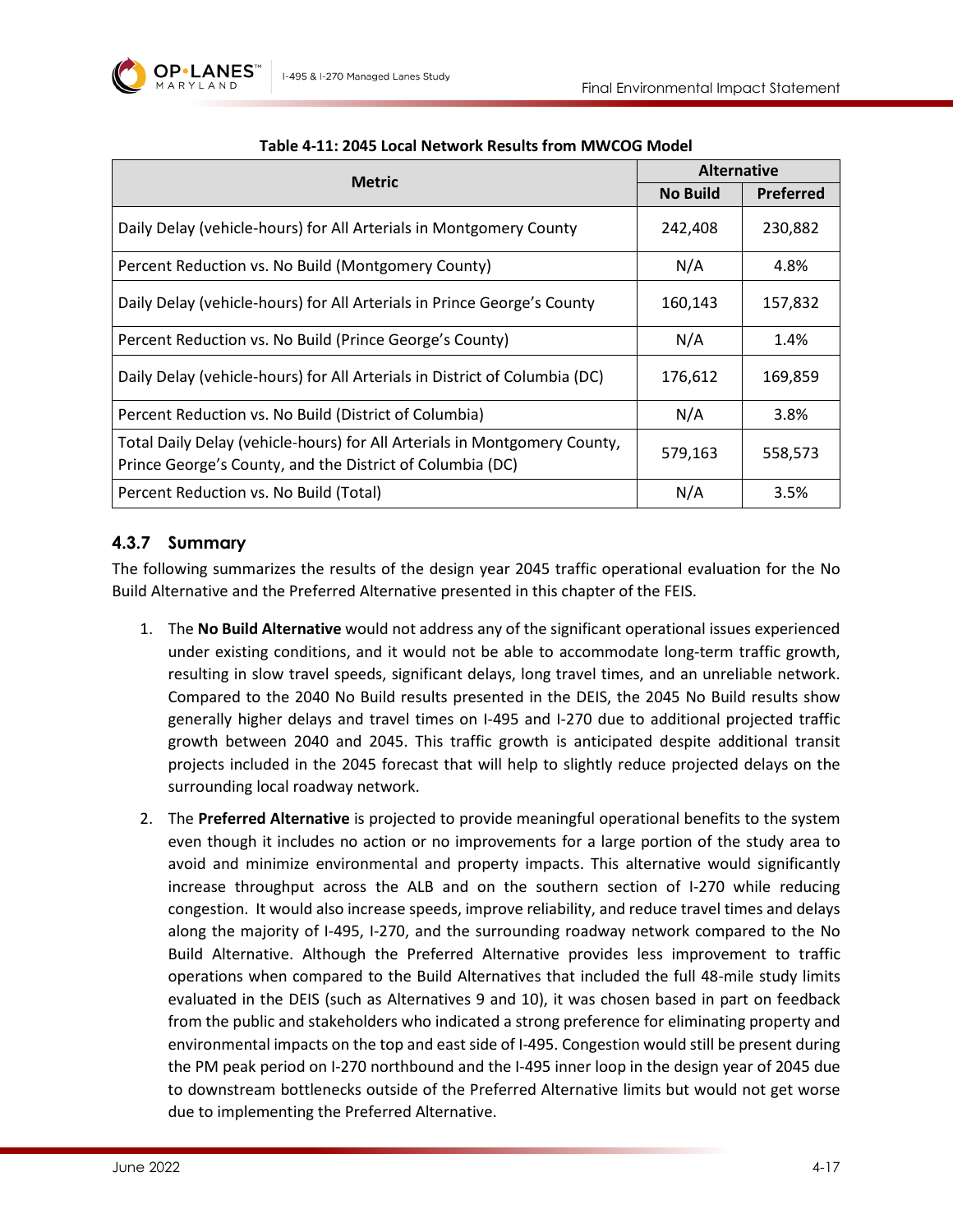

## **4.4 MDOT SHA's Draft Application for Interstate Access Point Approval**

Per the FHWA *Policy on Access to the Interstate System* (updated May 22, 2017), any project that would result in new or revised access points to interstate facilities requires development of an IAPA report to document that an operational and safety analysis has concluded that the proposed change in access would not have a significant adverse impact on the safety and operation of the interstate facility (including mainline lanes, existing and proposed ramps, and ramp intersections with the crossstreets) or on the local street network based on both current and future traffic projections. Proposed access must also connect to public roads only and must provide for all traffic movements, except for special applications such as managed lanes that are considered on a case-by-case basis. Section 111(a) of Title 23, United States Code, provides that State departments of transportation (State DOTs) may not add any points of access to, or exit from, the interstate system without prior approval of the Secretary. The Secretary has delegated this authority to the Federal Highway Administrator pursuant to Title 23, Code of Federal Regulations, Paragraph 1.48(b)(10).

The Preferred Alternative includes many new and revised access points and therefore IAPA documentation will be required for this project before it is constructed. As part of this process, MDOT SHA has prepared a Draft Application for IAPA, which is included with in **FEIS, Appendix B**. The results of the operational and safety evaluations contained in that document are summarized below. While MDOT SHA and FHWA have coordinated throughout the project on elements to be included in MDOT SHA's Draft Application for IAPA, formal approval of the IAPA documentation cannot occur until after the Record of Decision (ROD). The information contained in MDOT SHA's Draft Application for IAPA and summarized below is considered draft until an affirmative determination by FHWA of safety, operational, and engineering acceptability is obtained.

### <span id="page-17-0"></span>**4.4.1 Operations of Interchanges, Cross Streets and Termini**

The operations of interchanges, cross streets, and project termini were evaluated as part of MDOT SHA's Draft Application for IAPA. Analysis was conducted using VISSIM simulation modeling software to evaluate interstate mainline segments, ramp merge, diverge, and weave segments, ramp junctions and ramp intersections. The analysis in MDOT SHA's Draft Application for IAPA includes all interchanges within the Phase 1 South limits affected by the Preferred Alternative, as well as one adjacent interchange on either side. A total of 19 interchanges were evaluated. Operational metrics included density and speed by lane, LOS, throughput, and queuing.

The evaluation ensured that the number of lanes provided and the auxiliary lane lengths for merge, diverge, and weave operations were sufficient to achieve acceptable operations in the design year 2045 at all interchanges impacted under the Preferred Alternative and at the project termini locations where the HOT lanes tie back into the general purpose lanes on I-270 and I-495 and where the proposed HOT lanes in Maryland tie into the proposed HOT lanes system in Virginia. The latest design for the Preferred Alternative presented in this FEIS reflects the modifications required to provide acceptable operations on the freeways and freeway junctions.

For analysis of the adjacent arterials, cross streets, and intersections, Synchro/SimTraffic simulation models were developed using Version 10.3. A total of 60 intersections were evaluated for the No Build Alternative and 67 intersections were evaluated under the Preferred Alternative, as the project will result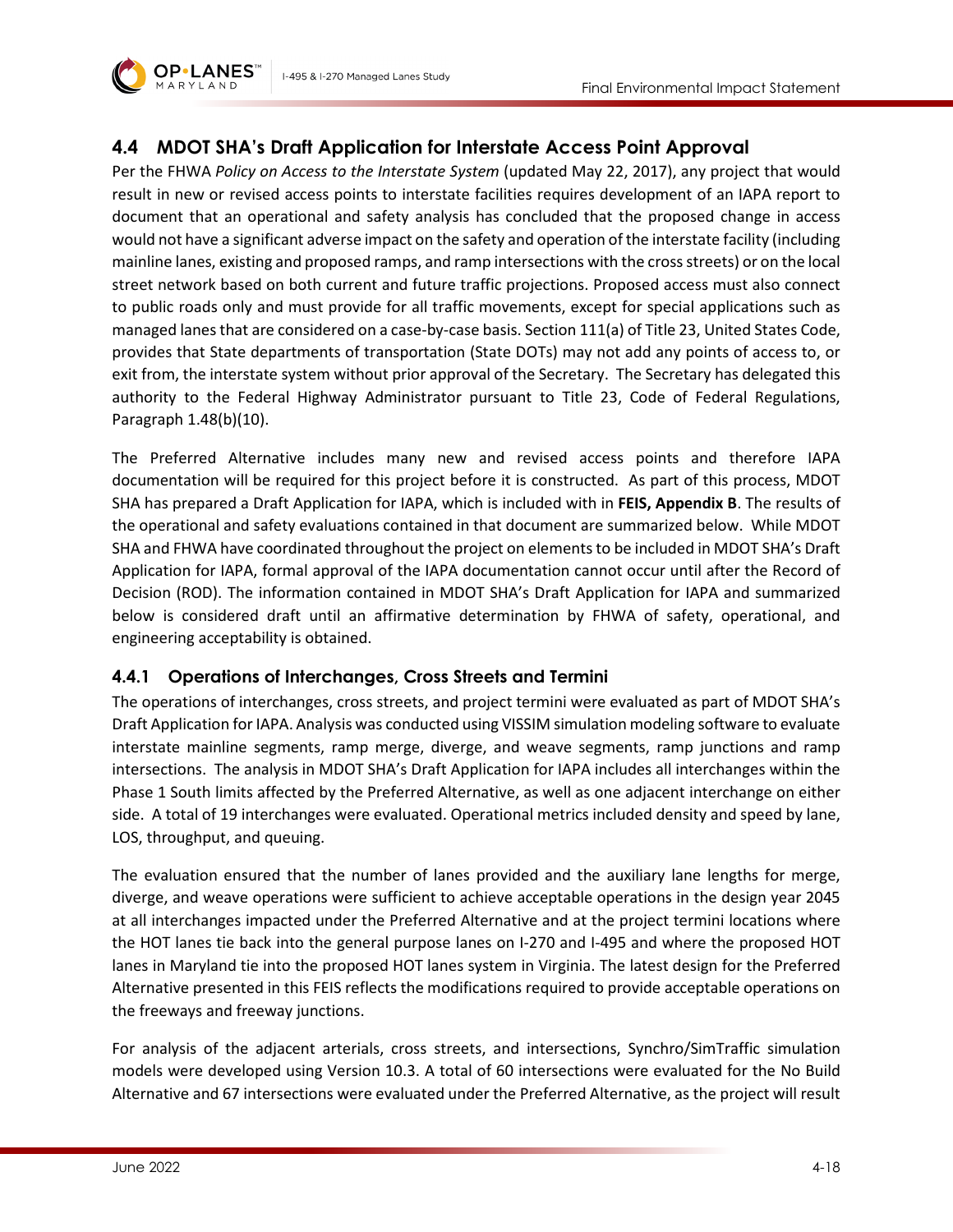

in a net increase of seven signalized intersections. Operational metrics determined for each intersection included delay, LOS, and queues for all intersections, approaches, and movements.

Most of the intersections studied were projected to operate acceptably under the Preferred Alternative when comparing 2045 No Build and 2045 Build conditions. However, two locations were identified where intersection improvements are proposed to improve safety and/or operations. These intersections are located near new managed lane access ramps and are projected to attract additional traffic that would degrade operations compared to the No Build Alternative if additional improvements were not provided. Therefore, additional turn lanes and signal timing adjustments were included at the following intersections:

- Wootton Parkway at Seven Locks Road
- Gude Drive at Research Boulevard

Preliminary designs at these two locations were coordinated with affected stakeholders. The proposed improvements have been incorporated into the overall Preferred Alternative design presented in this FEIS, and the limit of disturbance has been adjusted, as needed, to account for this operational mitigation when determining environmental and property impacts. Coordination with stakeholders will continue during final design (post ROD). For complete details, refer to **FEIS, Appendix B**.

## <span id="page-18-0"></span>**4.4.2 Safety Evaluation**

The safety evaluation conducted as part of MDOT SHA's Draft Application for IAPA included a thorough review of existing crash data and crash patterns for all freeways, ramps, intersections, and crossroads; an evaluation of crash rates and the identification of high crash locations within the study area; a qualitative assessment of how key design elements from the Preferred Alternative would be expected to influence safety and affect high crash locations within the study area; and a quantitative analysis that focuses on the relative comparison results from predictive crash analysis under the No Build Alternative and the Preferred Alternative.

Over the three-year crash study period between 2016 and 2018, approximately 4,700 crashes occurred within the study area. Seventy-three percent of the crashes along the freeways were rear end and sideswipe collisions that occurred during congested roadway conditions. The Preferred Alternative reduces congestion levels during peak periods to address the needs of the system and accommodate existing traffic and long-term traffic growth on I-270 and I-495. By reducing the extent and duration that the freeways and local roadways operate under congestion, unstable flow, and stop-and-go conditions, it can be anticipated that the Preferred Alternative will reduce the potential for congestion-related crashes, such as rear-end and sideswipe crashes occurring during peak periods.

The Preferred Alternative will replace aging structures, provide new pavement, and include improved geometrics, which are also likely to result in safety improvements. While the project will include tighter cross sections through specific sections of roadway to avoid impacts to critical resources, introduce new signalized intersections along some crossroads, and include additional merge and diverge access points along the freeway at certain locations, safety improvement and mitigation considerations have been identified and will continue to be evaluated through the future design efforts. Overall, it can be concluded that the Preferred Alternative should not have a significant adverse impact on the safety of the study corridors. For complete details of the safety evaluation, refer to **FEIS, Appendix B**.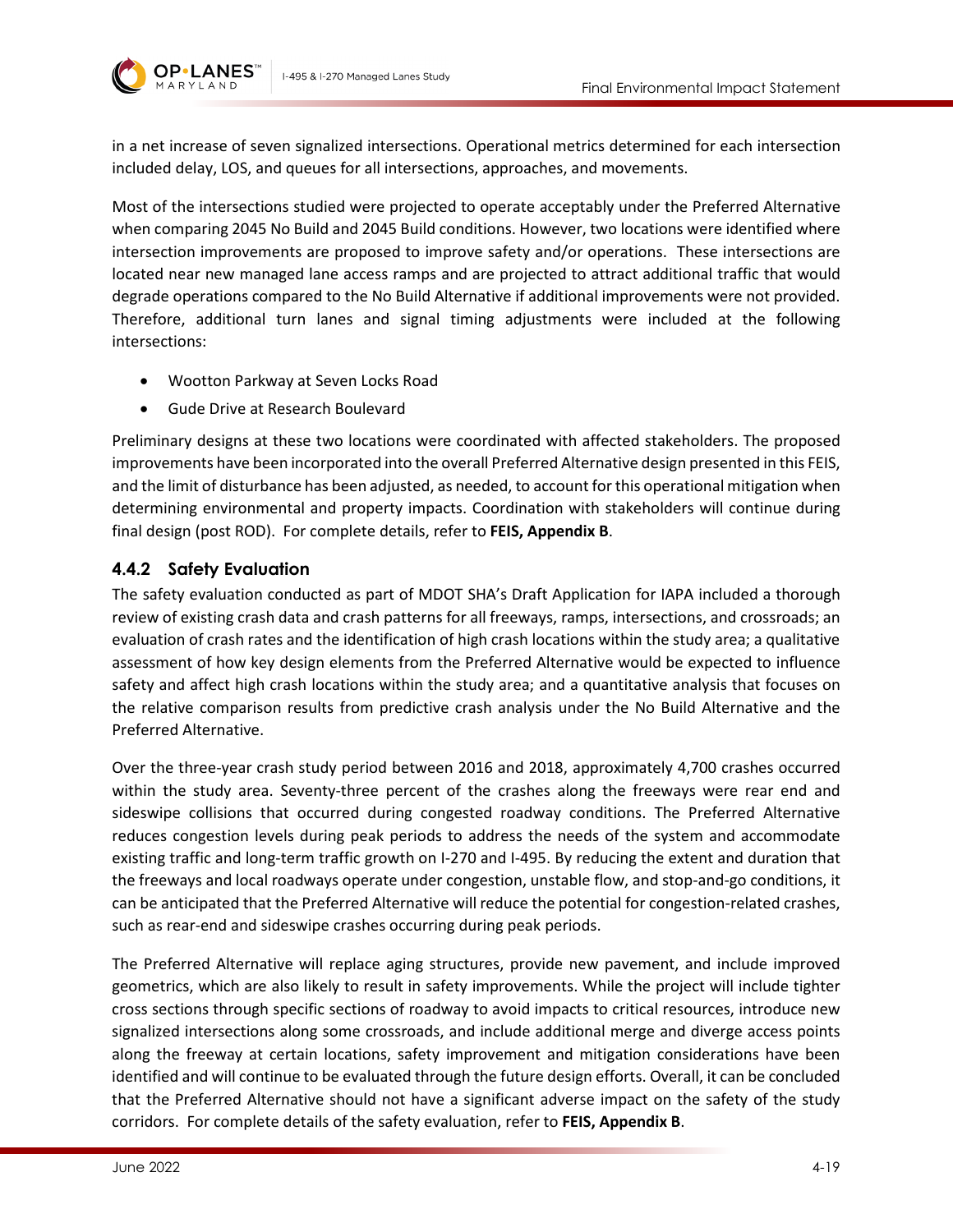

# <span id="page-19-0"></span>**4.5 COVID-19 Considerations and Plan Results**

The COVID-19 global pandemic impacted the daily routines of people across the world, affecting the way Maryland residents and regional commuters work, travel, and spend their free time. In the short-term, these changes have altered travel demand, transit use, and traffic volumes throughout the years 2020 and 2021 on all roadways in Maryland, including I-495 and I-270. In the long-term, there is uncertainty surrounding forecasts for post-pandemic traffic levels and transit use and there is no definitive model to predict how or if changes to mobility patterns during the pandemic will affect long-term traffic projections. To adapt to the ongoing and potential long-term travel impacts associated with the pandemic, MDOT SHA developed a *COVID-19 Travel Analysis and Monitoring Plan* for the Study. The latest version of the plan is included in **FEIS, Appendix C**. The plan includes three components, with additional details on each in the following sections:

- **Monitoring**: tracking changes in roadway and transit demand during the pandemic, including daily and hourly volume data, i.e., how does travel change in response to the number of cases, vaccine distribution, unemployment rates, school closings, and policy changes;
- **Research:** reviewing historical data and surveys/projections from the Transportation Research Board and the National Capital Region Transportation Planning Board; and
- **Sensitivity Analyses**: evaluating "what if" scenarios, including potential changes in teleworking, eCommerce, and transit use on projected 2045 travel demand and operations.

### **4.5.1 Monitoring**

As part of its ongoing mission, and in response to public comments on the DEIS, MDOT SHA has been closely monitoring the changes in traffic patterns throughout the pandemic. **[Figure 4-2](#page-20-0)** shows how traffic volumes within the study corridors have fluctuated during the pandemic compared to pre-pandemic levels. The data shows a severe drop in traffic volumes in April 2020 after stay-at-home orders were issued across Maryland, with daily traffic volumes on I-270 and I-495 reducing by more than 50 percent compared to April 2019. After the stay-at-home order was replaced with a "safer at home" advisory in May 2020, traffic volumes gradually increased throughout the summer, stabilizing at approximately 15 percent less than typical conditions during fall 2020. As cases began to surge in November/December 2020, traffic volumes dipped again through the winter. With the rollout of vaccines in early 2021, the corresponding drop in COVID-19 cases, and the gradual reopening of schools and businesses, daily traffic volumes have continued to recover. Volumes were back to over 90 percent of normal as of November 2021 compared to expected 2021 levels, even when considering two years of projected growth since 2019. MDOT SHA will continue to monitor volumes into winter/spring 2021-2022.

Statewide, weekly traffic volumes were within one percent of November 2019 values in November 2021, per MDOT's coronavirus tracking website, linked below. Volumes during the afternoon peak hour have recovered closer to pre-pandemic levels compared to morning hours and daily volumes, with some permanent count stations on I-270 and I-495 recording higher volumes between 5PM and 6PM in October 2021 than October 2019. Transit use has been slower to recover, with usage of Washington Metropolitan Area Transit Authority (WMATA) facilities down significantly in November 2021 compared to November 2019. WMATA rail ridership was down 73 percent on weekdays, while WMATA bus ridership was down 36 percent on weekdays, and parking at Metro facilities was down 88 percent in November 2021 [\(https://www.wmata.com/initiatives/ridership-portal/upload/November-2021-Ridership-Snapshot.pdf\)](https://www.wmata.com/initiatives/ridership-portal/upload/November-2021-Ridership-Snapshot.pdf).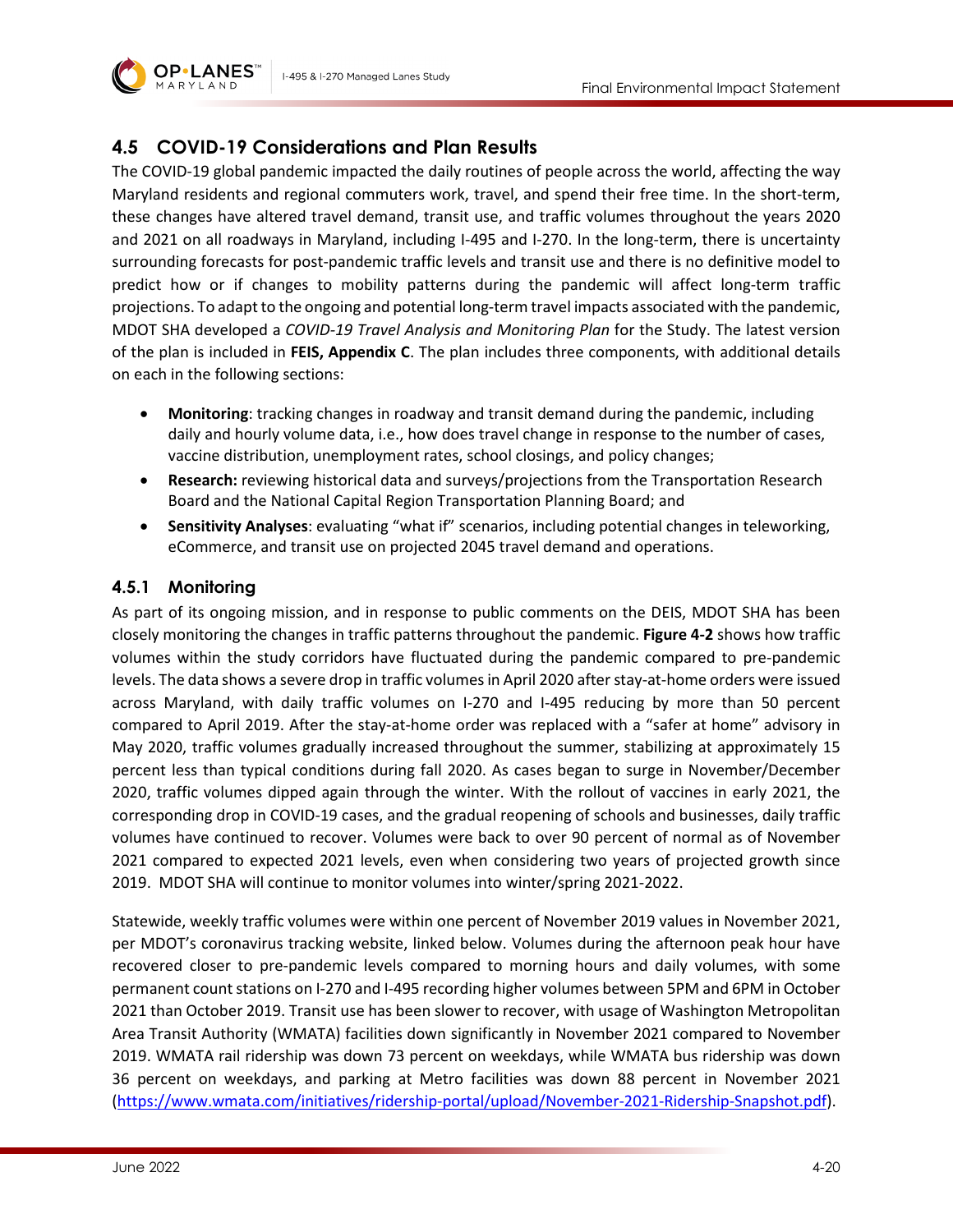

Similarly, Maryland Transit Administration (MTA) services statewide were down over 40 percent compared to pre-pandemic levels as of November 2021 per data presented on MDOT's coronavirus tracking website: [\(https://www.mdot.maryland.gov/tso/Pages/Index.aspx?PageId=141\)](https://www.mdot.maryland.gov/tso/Pages/Index.aspx?PageId=141).



<span id="page-20-0"></span>**Figure 4-2: Daily Traffic Volume Changes on I-495 and I-270 During COVID-19 Pandemic vs. 2019**

The combined effect of changes in traffic volumes and changes in transit usage on speeds and congestion along I-495 and I-270 has also been monitored by MDOT SHA through a partnership with the Regional Integrated Transportation Information System (RITIS). RITIS compiles transportation-related data from a variety of sources, including speed and congestion data from INRIX, which MDOT SHA can obtain for any day and facility through the RITIS web portal. A review of this data indicated that congestion decreased significantly on I-495 and I-270 at the onset of the pandemic in Spring 2020, corresponding to the sharp decline in traffic volumes during that time. However, by November 2021, significant congestion had returned to the study area, approaching pre-pandemic levels. For example, average speeds on the I-495 Inner Loop crossing the ALB during the PM peak in early November (non-holiday) of 2021 were 20 mph, reflecting significant congestion, and matching the speeds during the similar period in November 2019 (also 20 mph). In the AM peak, average speeds on the I-495 Outer Loop between MD 650 and US 29 in early November 2021 were even lower - below 15 mph. While these speeds are slightly higher than those observed in that same area during the AM peak in November 2019 (10 mph), the findings indicate that there is still substantial congestion along I-495 even though volumes have not fully rebounded to prepandemic levels along I-495 during the morning peak period. Along I-270, average speeds are generally 5 to 10 mph higher in November 2021 compared to November 2019 despite volumes exceeding 2019 levels at MDOT SHA's permanent count station located on I-270 South of MD 121. These increased speeds could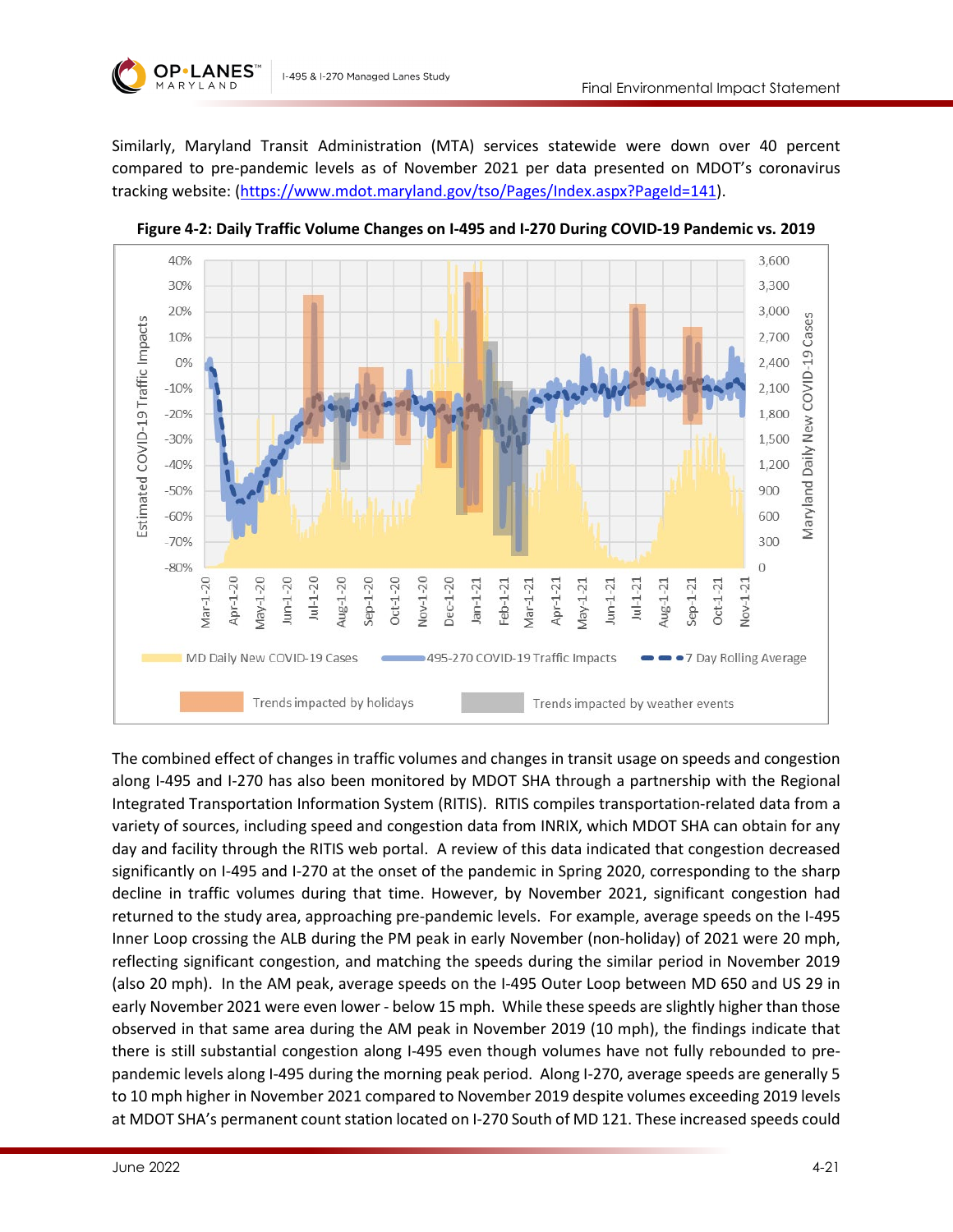



be attributed to recent improvements completed by MDOT SHA along I-270, including the opening of the Watkins Mill interchange in 2020 and the implementation of ramp metering along southbound I-270 onramps in September 2021 as part of the ICM project. Even so, some congestion remains along I-270, with average speeds on I-270 southbound of approximately 30 mph during the AM peak period in November 2021 and average speeds on I-270 northbound below 40 mph during the PM peak period in November 2021.

MDOT SHA has also monitored an additional metric of congestion and reliability, TTI. As noted in **Section [4.3.2](#page-9-2)**, TTI is defined as the ratio of the average (50<sup>th</sup> percentile) travel time during a particular hour to the travel time during free-flow or uncongested conditions. MDOT SHA defines "congestion" as any roadway segment with a TTI value greater than 1.15, while "severe congestion" is reached when TTI values reach 2.0. **[Table 4-12](#page-21-0)** below shows the number of hours each day in which congestion was present on I-495 and I-270 in October 2021 based on observed TTI values compared to the baseline pre-pandemic condition (year 2017).

<span id="page-21-0"></span>

| Roadway      | <b>Baseline 2017</b>         |                               | October 2021                   |                               |
|--------------|------------------------------|-------------------------------|--------------------------------|-------------------------------|
|              | # Of Hours<br>Ave TTI > 1.15 | # Of Hours<br>Max $TTI > 2.0$ | # Of Hours<br>Ave $TTI > 1.15$ | # Of Hours<br>Max $TTI > 2.0$ |
| <b>I-495</b> | 10                           | 10                            | 9                              | 11                            |
| $1 - 270$    | 8                            | 8                             |                                | 8                             |

**Table 4-12: TTI Monitoring Summary**

In October 2021, the average TTI along I-495 (in both directions) exceeded 1.15 for 9 hours of the day (6:00 AM to 10:00 AM and 2:00 PM to 7:00 PM), while severe congestion (TTI > 2.0) was experienced in at least one segment of I-495 for 11 hours of the day (6:00 AM to 11:00 AM and 1:00 PM to 7:00 PM). These results are similar to the baseline (year 2017) data, in which the average TTI along I-495 exceeded 1.15 and severe congestion was experienced in at least one segment of I-495 for 10 hours of the day (6:00 AM to 10:00 AM and 2:00 PM to 8:00 PM). On I-270, the average TTI (in both directions) exceeded 1.15 for 5 hours of the day in October 2021 (6:00 AM to 9:00 AM and 4:00 PM to 6:00 PM), while severe congestion (TTI > 2.0) was experienced in at least one segment of I-495 for 8 hours of the day (6:00 AM to 10:00 AM and 3:00 PM to 7:00 PM). These results are slightly better than the baseline (year 2017) data, in which the average TTI along I-270 exceeded 1.15 and severe congestion was experienced in at least one segment of I-495 for 8 hours of the day (6:00 AM to 10:00 AM and 3:00 PM to 7:00 PM).

# **4.5.2 Research**

MDOT SHA conducted research related to the COVID-19 pandemic, which involved reviewing historical data and surveys/projections from the Transportation Research Board, the National Capital Region Transportation Planning Board, and other transportation agencies.

A review of past economic events and societal changes effects on travel was conducted. The most recent relevant event was the recession that occurred in 2007 and 2008. This recession had a prolonged effect on travel in Maryland, with impacts lasting for several years. The recession was compounded with a dramatic increase in fuel costs that further suppressed travel. However, a review of MDOT SHA Mobility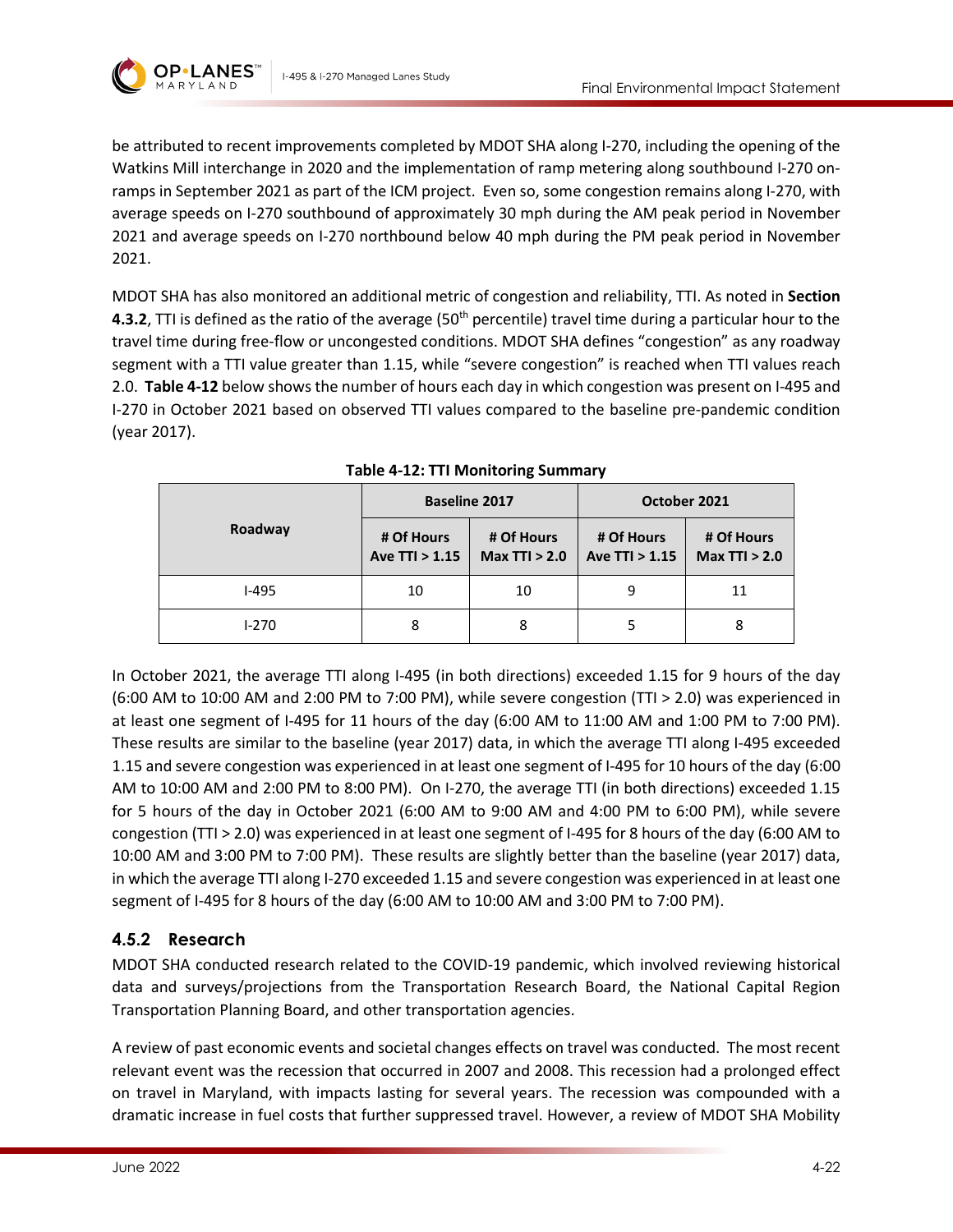



Reports indicated that annual vehicle miles traveled (VMT) in Maryland returned to 2007 levels by 2015 and continued to increase significantly after that through 2017, as shown in **[Figure 4-3](#page-22-0)**. Despite the dip in traffic volumes during and immediately following the recession, overall traffic growth in the 10 year period between 2007 and 2017 was more than 5 percent. In fact, traffic growth continued through 2019, and Maryland set a record for VMT in 2019 with 60.1 billion VMT. This pattern is similar to other historical events that have caused a temporary dip in travel (such as the 1979 energy crisis), while the long-term trend line has continuously showed steady growth in VMT nationwide since 1970.

<span id="page-22-0"></span>



Source: Maryland State Highway Mobility Reports

Throughout the Study, MDOT SHA has stayed abreast of available information, research studies, and guidance within the larger transportation industry, including the following reports and presentations, which are included in **FEIS, Appendix C** for reference:

- Presentation: How Much Will COVID-19 Affect Travel Behavior? by the National Academies of Sciences Engineering and Medicine Transportation Research Board, 6/1/2020
- Presentation: COVID-19 Impacts on Managed Lanes by the National Academies of Sciences Engineering and Medicine Transportation Research Board, 6/25/2020
- Memorandum: Transportation Impacts of the COVID-19 Pandemic in the National Capital Region by the National Capital Region Transportation Planning Board Technical Committee, 9/3/2020
- Presentation: Commuter Connections 2020 Employer Telework Survey Coronavirus Pandemic Survey Results by the National Capital Region Transportation Planning Board Technical Committee, 9/16/2020
- Report: Capital COVID-19 Snapshot: Safe Return to Work by the Greater Washington Partnership, summarizing results from a survey conducted in August 2020.
- Presentation: Visualizing Effects of COVID-19 on Transportation: A One-Year Retrospective by the National Academies of Sciences Engineering and Medicine Transportation Research Board, 3/8/2021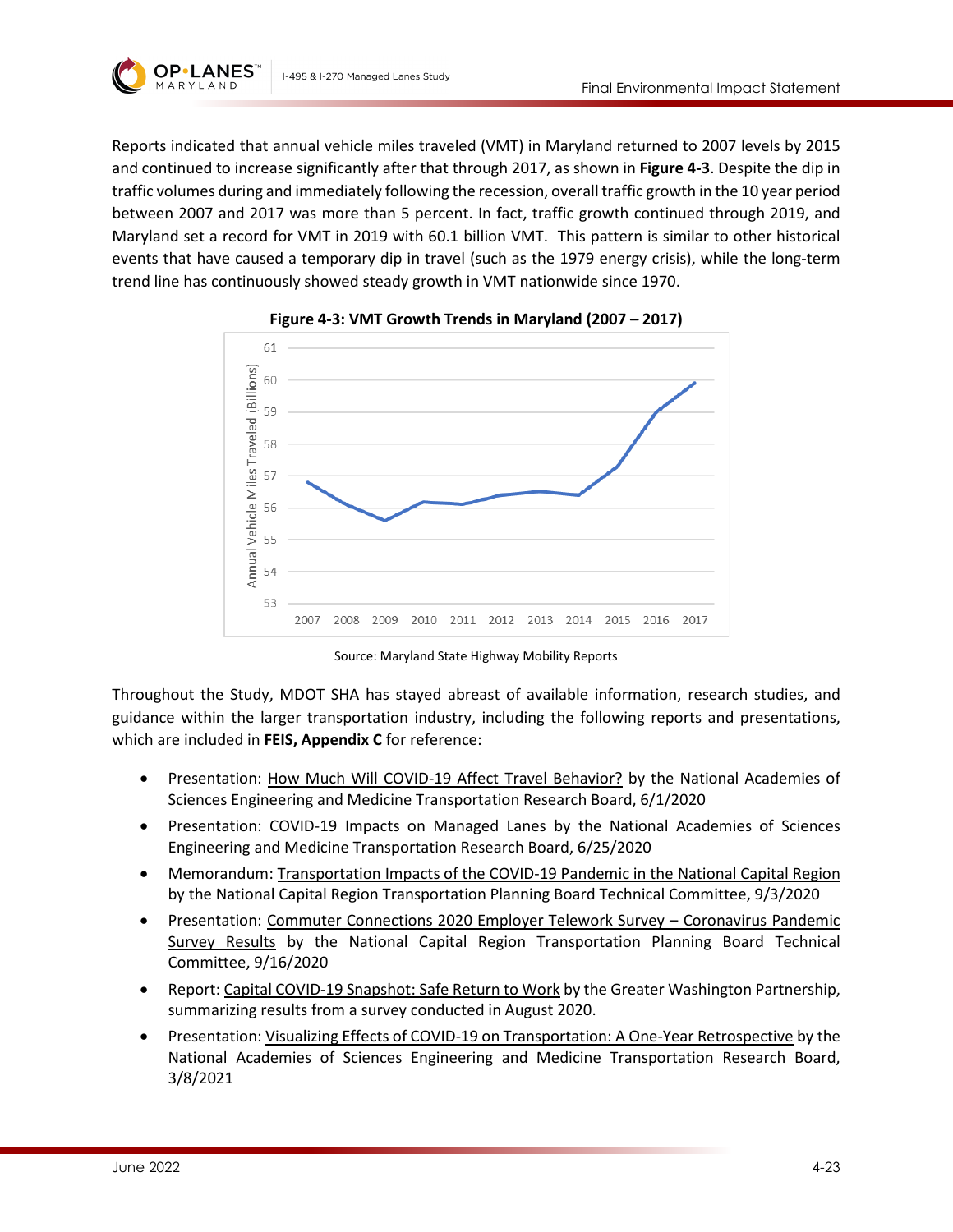



• Poster: Observed and Expected Impacts of COVID-19 on Travel Behavior in the United States. A Panel Study Analysis presented at the 2022 National Academies of Sciences Engineering and Medicine Transportation Research Board Annual Meeting, 1/11/2022

#### **4.5.3 Sensitivity Analysis**

As noted above, MDOT SHA has developed a *COVID-19 Travel Analysis and Monitoring Plan* to monitor and analyze the impacts of the COVID-19 pandemic on existing and future travel. MDOT SHA must ensure that transportation improvements are being developed to meet our State's needs not only for today, but for the next 25-plus years. Historically, vehicular travel has increased as the economy recovered following economic events and societal changes, such as the 2008 Great Recession. Traffic volumes within the study area have continued to increase as businesses and schools reopened throughout the year 2021.

Based upon historic research of other similar dramatic societal effects on travel and the most recent data suggesting that traffic is rebounding close to pre-pandemic levels, the 2045 forecasts and results presented in **Sectio[n 4.3](#page-8-0)** using models that were developed and calibrated prior to the onset of the COVID-19 pandemic have been determined to be reasonable for use in evaluating projected 2045 conditions. However, MDOT SHA acknowledges that residual effects of some of the near-term changes in travel behavior could be carried forward into the future. Therefore, a sensitivity analysis evaluating several "what if" scenarios related to future traffic demand due to potential long-term changes to teleworking, e-commerce, and transit use was also conducted as part of the *COVID-19 Travel Analysis and Monitoring Plan.* The results of the sensitivity analysis are summarized below.

The first part of the sensitivity analysis involved modifying input parameters in the MWCOG regional forecasting model based on observed changes in travel behavior during the pandemic to evaluate a range of potential long-term scenarios. Potential long-term travel impacts associated with the pandemic that could be captured within the travel demand model included changes in household travel due to increased work from home, remote learning possibilities, and increased discretionary travel, a reduction in nonhome-based trips, and a decrease in long distance travel via airports, and changes in long-distance automobile travel. For additional details, refer to the *COVID-19 Scenario Analysis* report included as an Attachment within **FEIS, Appendix C**.

Three potential scenarios were modeled using the MWCOG model. The "high impact" scenario replicated observed travel conditions in late 2020/early 2021 before the rollout of vaccines when the economy was functioning with continued work from home and restrictions on long distance travel impacting visitor travel were still in place. During this period, there was approximately a 15% reduction in VMT in the region compared to typical conditions, but this scenario would be unlikely in the long term. Two other morelikely scenarios were designed to capture potential levels between the high scenario and the original forecasts. These included a "low impact" scenario that assumed a part-time work from home schedule (one to two days per week) for select industries along with limited remote learning opportunities (five percent) and a "medium impact" scenario that assumed parameters between the low and high values. For each scenario, several model outputs were generated, including total trips, VMT, total delay, and LOS. While each scenario resulted in fewer trips, less VMT, and less overall delay than the original forecasts, a large portion of the project corridors would be projected to experience poor levels of service (LOS E or F) under No Build conditions in all scenarios. This evaluation confirmed that the project would still be